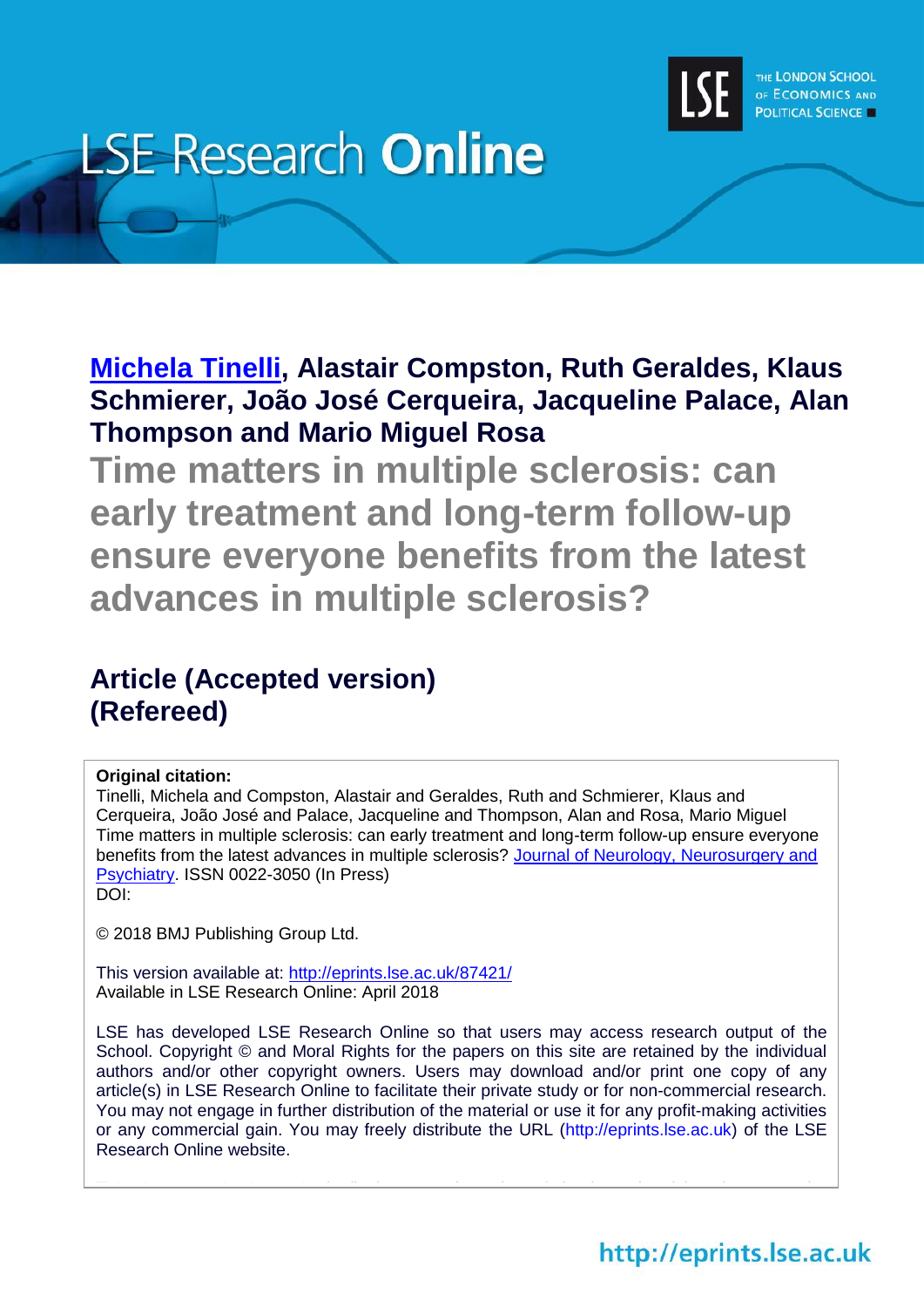# **Time matters in multiple sclerosis: can early treatment and long-term follow-up ensure everyone benefits from the latest advances in multiple sclerosis?**

- **Alastair Compston,<sup>1</sup> Ruth Geraldes,<sup>2</sup> Klaus Schmierer,<sup>3</sup> João José Cerqueira,<sup>4</sup> Jacqueline Palace,<sup>5</sup> Alan Thompson,<sup>6</sup> Michela Tinelli,7,8 Mario Miguel Rosa<sup>9</sup>**
- 
- 9 <sup>1</sup> Professor Emeritus, University of Cambridge
- 10 <sup>2</sup>Neurologist, Department of Clinical Neurosciences, University of Oxford
- 11 <sup>3</sup> Reader in Clinical Neurology, Blizard Institute, Barts and the London School of Medicine and Dentistry
- 12 <sup>4</sup> Assistant Professor, Universidade do Minho, Braga
- 13 <sup>5</sup> Consultant Neurologist, Nuffield Department of Clinical Neurosciences, University of Oxford
- 14 <sup>6</sup>Dean, Faculty of Brain Sciences, University College London
- 15 <sup>7</sup>Senior Research Associate, LSE Enterprise, London School of Economics
- 16 <sup>8</sup> Assistant Professorial Research Fellow, PSSRU, London School of Economics
- 17 <sup>9</sup>Neurology Professor; Clinical Pharmacology Professor, Faculty of Medicine, University of Lisbon
- Correspondence to: Professor Jacqueline Palace, Nuffield Department of Clinical Neurosciences, Level 6,
	- West Wing, John Radcliffe Hospital, Oxford OX3 9DU, UK, jacqueline.palace@ndcn.ox.ac.uk
	-

# **Introduction**

 The management of multiple sclerosis (MS) has been a neurology success story for the past 25 25 years. Advances in understanding of the disease mechanisms, and the dynamic nature of the disease, have brought around 12 disease-modifying therapies (DMTs) to market in many

countries.

 However, treatment is hampered by adverse effects and by limited evidence of efficacy in more advanced "progressive" MS. Some patients do not receive DMTs for years after diagnosis, or are told medication can no longer help as their disability is worsening. The cost of DMTs is also a significant issue, especially in low and middle income countries.

 MS affects an estimated 2.5 million people worldwide, with a higher prevalence and 33 incidence in the northern hemisphere.<sup>1</sup> MS patients now have a longer life expectancy,<sup>23</sup> in part because of earlier treatment. Accounting for co-morbidities such as age-related vascular disease will become increasingly important in patient management.<sup>4</sup> 

 The *Journal of Neurology Neurosurgery Psychiatry* brought together a panel of experts on World MS Day 2017 to discuss the importance of time in MS – timing of initiation and withdrawal of disease-modifying treatment, time to consider contributory factors such as vascular disease, and the time and cost burden of MS. This paper, which originated in the round table discussion, reviews:

- 41 latest thinking in timing of disease management;
- how treatment and prevention of vascular injury may buy additional time for people with MS;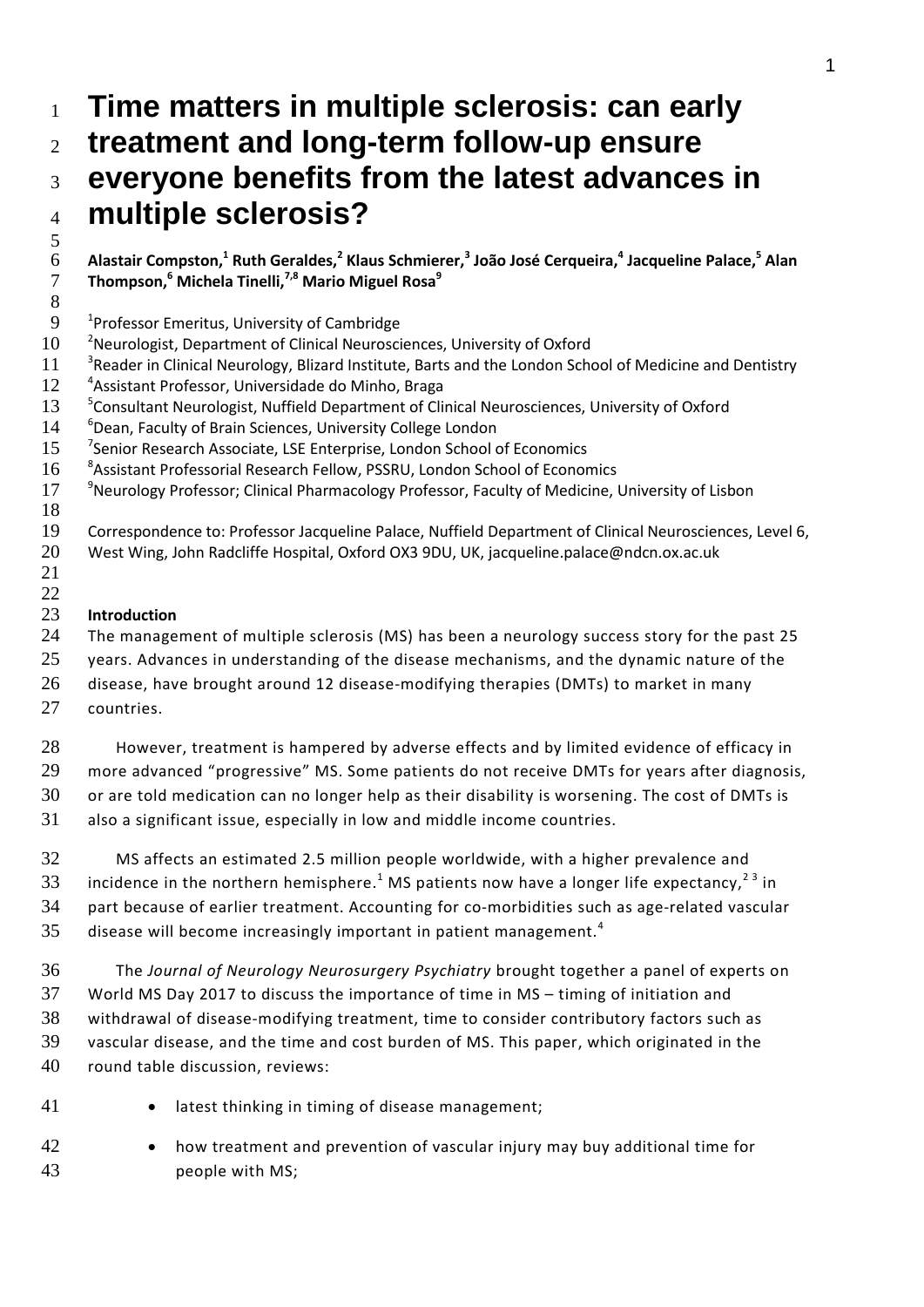- new data about the true economic and social burden of the disease, for people with MS and their carers.
- 
- 

# **Timing of disease management: the case for starting disease modification treatment early**

MS damages the whole brain, and damage begins from the start of the disease. Every system in

the brain - myelin, white matter, neurones, axons and blood vessels - is damaged by MS.<sup>5-7</sup> 

Brain atrophy, both in the cortex and the white matter, is progressive and accelerates over

 $\pm$  time.<sup>8</sup> Evidence from MRI scans shows that even at the earliest stages of MS, people lose brain

volume - and that it is lost at the same rate as someone with later stage disease. $^9$ 

 Recent painstaking research using donated brain tissue found that people who die with MS 55 have a neuron count 39% lower than people without MS,<sup>10</sup> due, at least in part, to damage to  $-$  fibre tracts and subsequent retrograde/anterograde neuronal degeneration.<sup>11</sup> This loss is 57 strongly associated with the thickness of the cortical and deep grey matter,<sup>12 13</sup> which suggests cortical volume measures using MRI that are predictive of clinical outcome indeed reflect 59 neuronal  $loss.<sup>14</sup>$ 

 While repair of brain plaques can be detected in the early stages of MS, the regenerative 61 potential of the brain is limited and becomes less effective with age. $15-17$  Results of trials 62 attempting to induce regeneration have so far not been very promising.<sup>18</sup>

 All this suggests that swift action to prevent or slow damage to the brain is crucial. Clinicians must act before the disease causes irreparable damage to the brain, and before the brain's limited mechanisms for repair are damaged. There is increasing consensus about the 66 importance of early intervention to maximise lifelong brain health.<sup>19</sup>

 So, when should treatment start and what criteria should guide a clinician's decision as to when to offer disease-modifying treatment? Clinicians often think of MS progression in terms of walking ability, and judge the progress of MS by performance on tests such as the timed 25- foot walk. However, for people with MS, cognitive health is of major importance, and is impaired before walking ability. Cognitive deficit, not walking ability, has the biggest impact on 72 the employment status of people with MS. $^{20}$ 

73 Cognition decreases over time with MS, right from the outset.<sup>21</sup> Even people with 74 radiographically-isolated syndrome suggestive of MS may have hidden cognitive deficits.<sup>22</sup> On the other hand, people with MS and normal cognitive function may also have compromised brain functioning  $^{23}$  putting them at impending risk of collapse. While early structural damage might in many patients preserve overall network efficiency, its continuous accumulation during the course of disease leads to an inevitable decrease in such efficiency (increased or additional 79 recruitment of brain areas and/or altered connectivity between regions).<sup>24</sup> Importantly, cognitive impairment might not be apparent until brain network efficiency reaches a certain 81 threshold, which seems to be different from individual to individual according to, among other 82 factors, premorbid cognitive reserve.<sup>25</sup>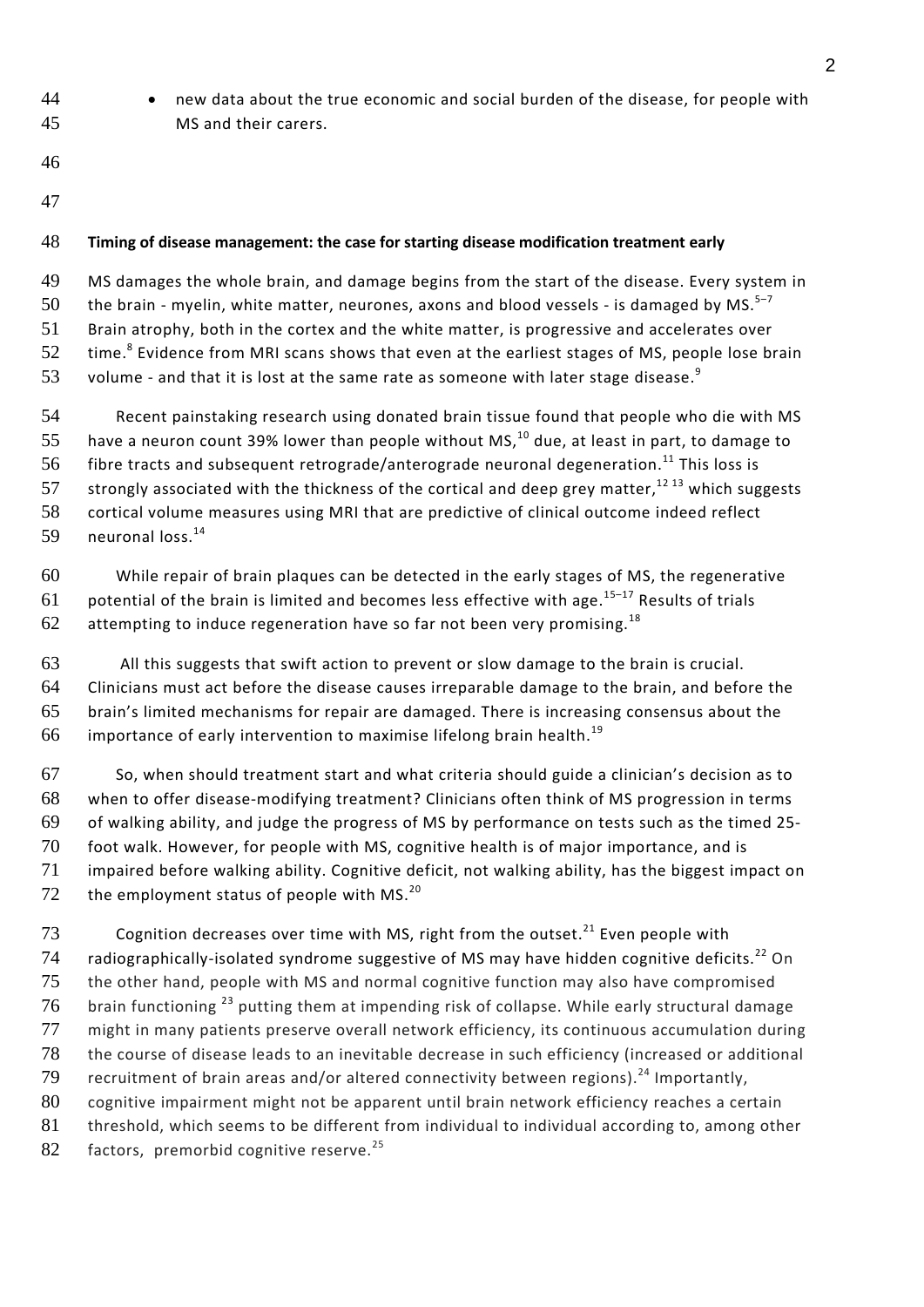Indeed, evidence shows that children who go on to develop MS in adulthood show evidence of poorer school performance, suggesting that the disease could be affecting cognition 5 to 10 85 years before any clinical manifestation can be seen.<sup>26</sup>

86 If cognitive decline starts so early, we need to begin treating MS with disease-modifying drugs as soon as we are aware of it.

 The best long-term evidence that we have, from follow-up studies on participants in early trials of interferon beta, showed a clear improvement in mortality for patients who started the 90 drug 1 or 2 years earlier.<sup>27</sup> We can also see an impact on disability. Long-term follow up of early trials of natalizumab showed that, even after five years, patients who were in the initial 92 treatment group had a lower Expanded Disability Status Scale (EDSS) score than those who were initially treated with placebo and started active treatment 2 years later.<sup>28</sup> 

 The impact of treatment may decrease as the disease unfolds in line with the natural history of MS, where we can see that the impact of relapses on disability progression is higher in the earlier stages of the disease.<sup>29</sup> 

97 A recent positive trial of siponimod in secondary progressive MS further suggested that, even in the latter phases, disease duration is a key factor in determining the impact that drugs can make. The study found the effect of siponimod in delaying confirmed disability progression decreased as disease duration increased, such that the only patient group with significant decrease in confirmed disability progression on drug treatment were those diagnosed within 10 years.<sup>30</sup> 

# **Timing of disease management: The case for continued treatment of progressive disease**

 One inference of the 'treat early' concept is that, beyond a certain point of disability, usually 106 expressed as around stage 3 or 4 on the EDSS, the disease can no longer be modified and 107 DMT is therefore without merit.<sup>32</sup> That inference has more recently been challenged following 108 review of past trial evidence  $33,34$  and new data  $35,36$  indicating that even people at a more advanced stage of MS may benefit from DMT.

 The difference in responsiveness to DMT between upper limb (and cognitive problems) and lower limb (and, for example, bladder) dysfunction suggest a degree of length-dependency of 112 nerve damage.  $37-39$  Evidence suggests nerve fibre tracts to the lower spine are more likely to be 113 damaged in more places than shorter nerve fibre tracts.<sup>40,41</sup> Moreover, more than 50% of cortico-spinal tract fibres have already terminated once they approach the neck portion of the 115 spinal cord, providing a naturally higher redundancy of tracts supplying the arms and hands, and other important for functions such as swallowing and speech.<sup>42-44</sup> 

 We are now seeing increasing evidence that disease modification is possible at later stages 118 of disease, even after walking function has been lost.<sup>45-48</sup> Patients value upper limb function and are keen to be included in studies after the loss of walking ability - a recent survey showed 95% of patients disagree with the idea that wheelchair-users should be excluded from MS studies.<sup>49</sup>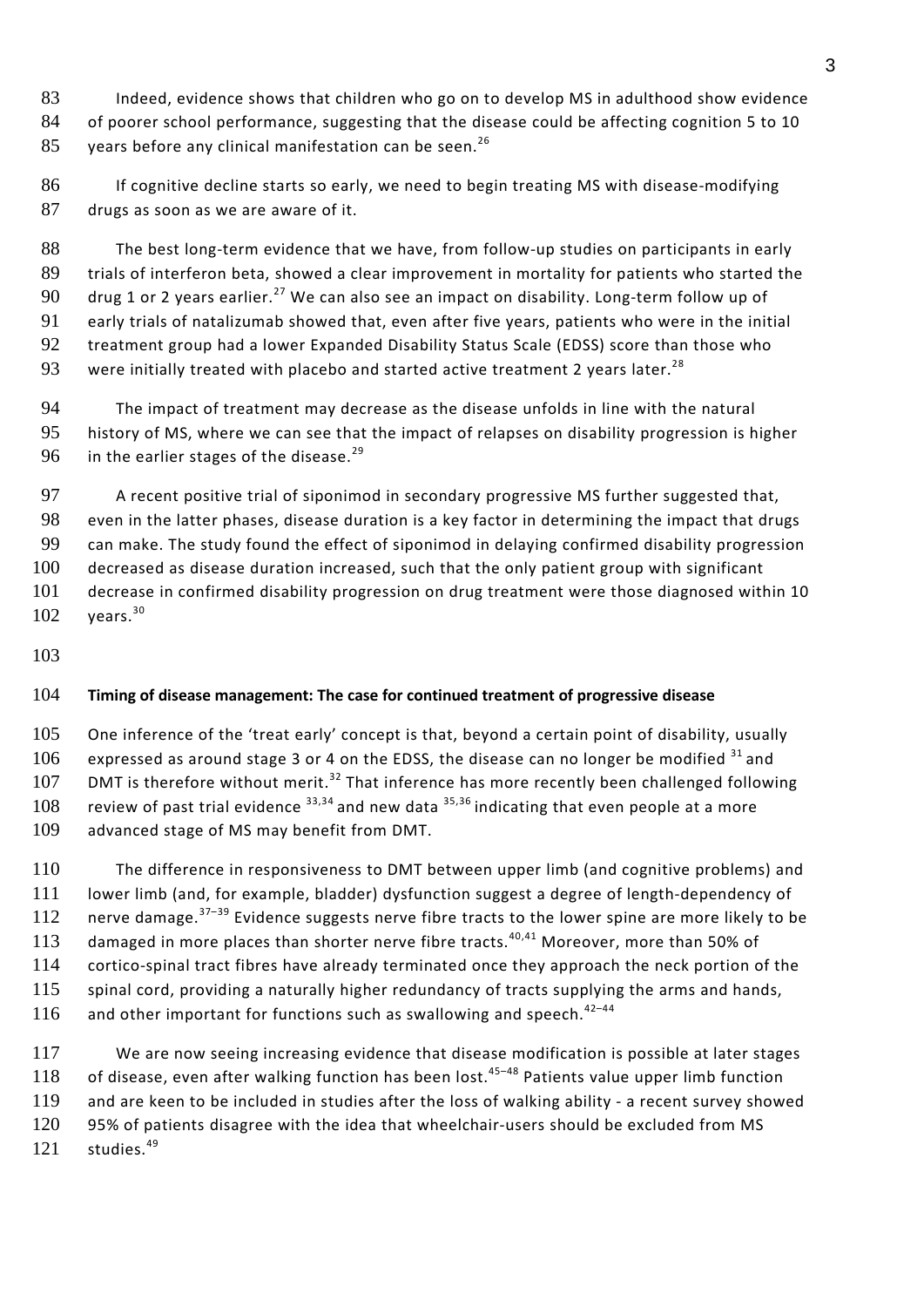A study published last year showed that the anti-CD20 monoclonal antibody ocrelizumab can slow deterioration in people with primary progressive MS, with a 25% reduction in EDSS-124 measured disability progression at 12 and 24 weeks.<sup>50</sup> Looking at upper limb function, the study reported a 44% difference in upper limb function between treated and non-treated patients, in line with the length-dependency hypothesis.<sup>51</sup> 

127 Ocrelizumab is the first drug to have been licensed for primary progressive MS. A phase three trial of fingolimod (INFORMS) failed to show an overall impact of the drug on disability in 129 progressive MS.<sup>52</sup> However, case studies from the trial suggest that some patients do indeed benefit from the treatment. One patient enrolled in the INFORMS trial had a catastrophic deterioration four months after discontinuing fingolimod as a result of the trial termination, which was due to the negative outcome of the cohort on the primary endpoint (EDSS). She experienced a step change in disability level from EDSS 6.5 to 8 and hand function in particular. 134 Subsequent treatment with off-label cladribine helped her regain some of the lost function.<sup>53</sup>

135 Evidence from MRI and other studies clearly show that the concept of progressive MS<sup>54</sup> as a 136 "non-inflammatory stage" of MS is wrong.<sup>55</sup> Earlier pathology studies demonstrated significant association between inflammation and axonal damage, regardless of whether the patient had 138 progressive or relapsing MS. $56-58$ 

 While anti-inflammatory disease modifying treatment should be started as early as possible, it should not necessarily be given up when patients develop progressive MS. To demonstrate benefit, trials will need to include outcomes that are sensitive to functions that can be protected or recovered at an advanced stage of the disease, including upper limb function, dexterity, 143 swallowing and speech.<sup>59</sup> High quality surrogate indices, such as the impact of new compounds on MRI 144 indices of brain or spinal cord volume of are useful in phase II trials to estimate likely clinical benefit.<sup>60–62</sup> 

146 It is important to bear in mind that clinical and surrogate indices should reflect changes 147 that are meaningful for people with MS. The concept of "treat early and never stop" should be mindful of the adverse effects associated with DMTs, - predominantly lowered immune function and increased susceptibility to infection and neoplasms.<sup>1</sup> 

 For a fully-informed treatment choice, people with MS need time for comprehensive education about all aspects of their DMT management. Early treatment with a highly effective DMT may be beneficial in terms of disease control but at the trade-off of increased risk of adverse effects. For example, alemtuzumab leads to no evidence of disease activity over years 154 in more than 60% of patients and a nearly normalised brain atrophy rate in many, but the risk 155 of secondary autoimmunity can reach nearly 50%.<sup>64</sup>

 The long-term value of such an intervention, compared to an escalation strategy, remains to be confirmed. The number of effective compounds has increased significantly over recent 158 years, and high efficacy is not now always synonymous with high risk. $65-67$  Patients and physicians should keep an open mind, be prepared to monitor efficacy and adverse effects and switch DMT as required.

 Early detection and diagnosis may allow for suppression of inflammation to a degree that could 162 prevent or stop the development of neurodegeneration. For example, data from the alemtuzumab 163 programme indicate that such high efficacy with long term remission can be achieved in some patients.<sup>68 69</sup>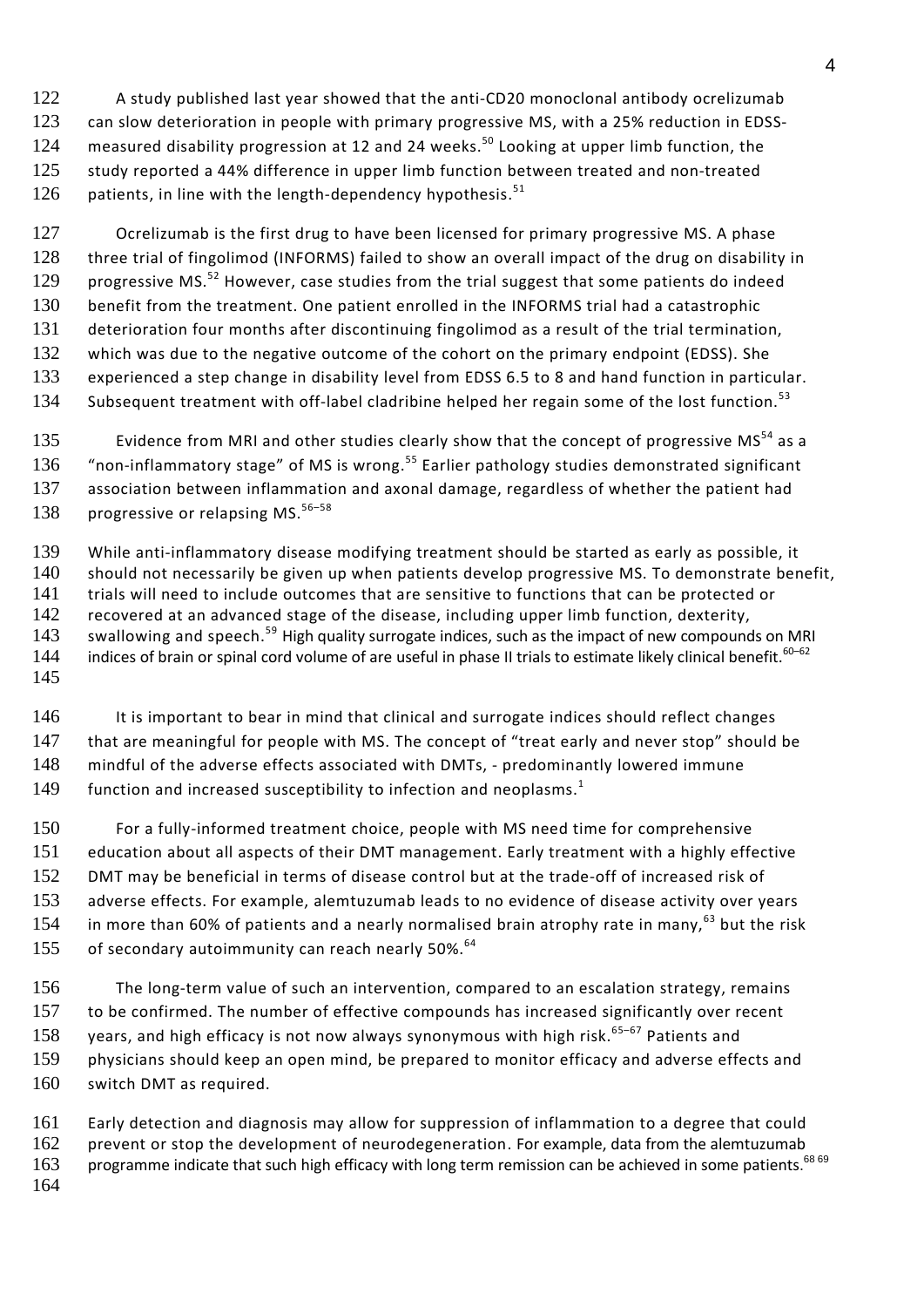#### 165 **Ageing with MS: time to intervene in vascular disease prevention**

166 MS is a chronic disease, in the majority of cases, initially characterised by acute bouts of 167 inflammation that translate into transient neurological dysfunction. At some point - often 168 around age 40 to 50 - the clinical phenotype may transition to a progressive phase<sup>70-73</sup> during 169 which further mechanisms, over and above focal inflammatory demyelination, contribute to 170 disease evolution.<sup>74 75</sup> These include mitochondrial dysfunction,<sup>76</sup> hypoxia,<sup>77</sup> iron 171 accumulation<sup>78</sup> and fibrogen deposition,<sup>79</sup> and contribute to amplify neurodegeneration,<sup>76 80 81</sup> 172 particularly in late-stage disease or older patients, where inflammation is less prominent<sup>58 82</sup> 173 and neuronal loss seems to be relatively independent from demyelation.<sup>10</sup>

174 Older age seems to influence the clinical phenotype, patients with progression from disease 175 onset being typically older than those with a relapsing remitting onset. Age influences not only 176 the onset and transition into clinical progressive MS but also the pathological hallmarks and 177 mechanisms which feature progressive disease, despite the initial clinical phenotype.<sup>83</sup>

 Vascular disease is also an age-related phenomenon, with an accumulation of atheroma in blood vessels from an early age which can lead later in life to heart disease (around the age 50s 180 and 60s) and brain damage (after age 60).<sup>84</sup> Vascular risk factors, such as hypertension, diabetes and dyslipidemia also contribute to the accumulation of vessel atheroma and have been linked to changes in the brain, including brain volume loss, white matter lesions and small haemorrhages visible in MRI scans of people with vascular risk factors but no MS. In turn, these 184 changes correlate with cognitive dysfunction and walking impairment.  $85-87$ 

185 A key and unresolved question is whether people with MS have an increased risk of 186 vascular disease such as stroke, compared to people without MS. $88-91$  Epidemiological data 187 suggests that cardiovascular disease is an important cause of death in MS, $92$  and that people 188 with MS have a small increase in risk of stroke.<sup>93 94</sup> However, this finding should be treated 189 with caution, as it could be due to surveillance bias or the impact of immobilisation that 190 features in late stage MS. $^{95}$  Morphological changes in brain blood vessels, such as vessel wall 191 thickening, have been described in people with MS. $96-98$  As in other inflammatory disorders 192 such as rheumatic diseases, $99$  cerebral vessels exposed to MS chronic inflammation could be 193 prone to atheroma and atherosclerosis. This hypothesis is to be investigated.

194 Even if patients with MS don't have a greater risk of vascular disease than the general 195 population, 17% of all MS patients have hypertension and 8% have hyperlipidaemia at the time 196 of diagnosis,<sup>100</sup> with older MS patients having a higher prevalence of these vascular risk 197 factors. $101$ 

198 Vascular risk factors and disease are associated with worse outcomes in people with MS. It 199 is well known that smoking reduces time to secondary progression, but perhaps less well 200 known that the presence of any vascular risk factor is linked to reduced time to walking 201 disability.<sup>102 103</sup> The exact mechanisms underlying the effect of vascular risk factors in disability are 202 unclear but it is possible that blood vessels already exposed to chronic inflammation are put under  $203$  additional pressure through vascular risk factors.<sup>104</sup>

204 It's not difficult to see why this might be. Cerebral blood vessels provide oxygen and 205 nutrients to nerve cells, and are key intermediaries between nerve cells and the immune 206 system. Damaged blood vessels contribute to nerve hypoperfusion and hypoxia and there is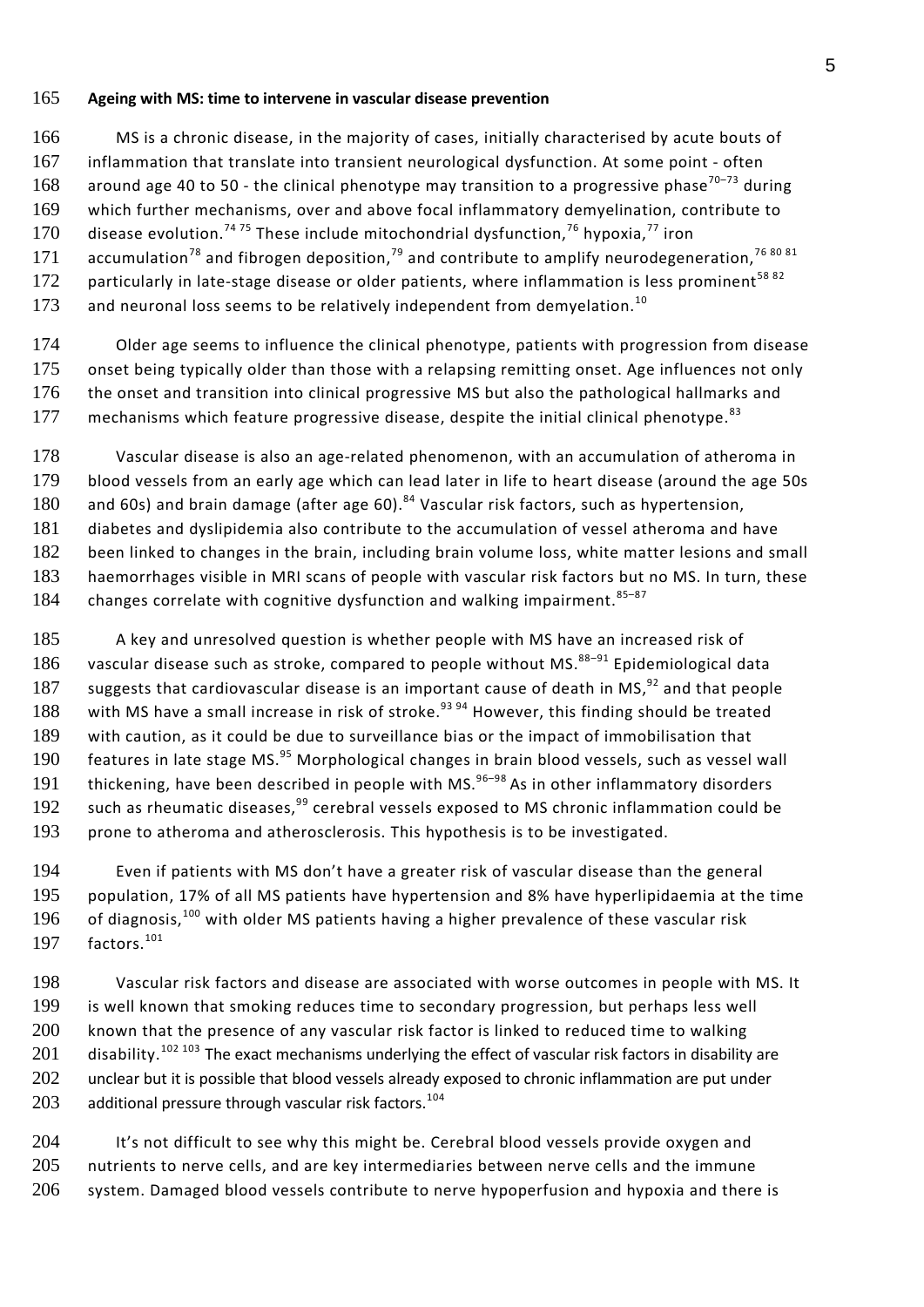207 evidence of brain hypoperfusion in MS. Maps of cerebral blood flow show that areas of low 208 blood perfusion co-localise with both T1 and T2 MS lesions<sup>105</sup> and MS lesions tend to 209 accumulate in 'watershed' areas (areas between two vascular territories, where there is  $210$  hypoperfusion).<sup>106</sup>

 MS and small vessel cerebrovascular disease may be difficult to distinguish.<sup>107 108</sup> More 212 specific markers are required to enable clinicians to distinguish between MS progression that might be treated by DMTs and cerebral damage that is a result of cerebrovascular disease. While clinical studies of vascular risk factors in MS are hard to envisage, large-scale epidemiological studies, drawing on big data from patient databases, may provide some answers. This might help to untangle the ways in which each vascular risk factor has an impact on the progression of MS.

218 Although the association between vascular disease and MS is not fully understood, it is 219 possible that vascular risk factors<sup>109 110</sup> or vascular pathology can cause additional damage to 220 the brains of people with MS, over and above that caused by MS alone.<sup>111-113</sup> Though this 221 needs further confirmation, information about patients' vascular status should be incorporated 222 into clinical trials. MS is a heterogeneous disease and at the individual level, time to reach the 223 secondary progressive phase is variable. The role of age-related vascular disease on MS 224 progression onset and phenotypic presentation has still to be investigated. If time matters in 225 protecting the brain from inflammation-related damage in relapsing remitting MS, it also 226 matters in protecting the brain from additional damage from vascular disease.

227 We know that patients who stop smoking sooner have better outcomes.<sup>114</sup> It's time to take 228 other vascular risk factors seriously. Clinicians should talk to patients about vascular risk and 229 encourage them to take preventive action in the form of smoking cessation, diet and exercise. 230 Vascular risk factors or morbidities such as hypertension should be assessed and treated, 231 before they begin to add to the burden of brain damage. Proper, timely interventions in 232 patients' vascular health may help buy additional time to treat MS. Integrated care requires 233 consideration of the body outside of the nervous system, as well as the nervous system and 234 brain.

235

#### 236 **Costs and burdens of MS**

237 Part of the struggle to ensure everyone who needs appropriate treatment for MS can access it 238 stems from concerns around costs. Uncovering the true benefits of MS treatment could help 239 the MS community to make the case for funding of treatment.

240 Because MS is a disease in which disability accrues slowly, yet studies of treatment are 241 often of only 2 to 3 years' duration, it can be challenging to show the full extent of the 242 benefits. Health economists look for data that demonstrates quality of life gains for the 243 individual affected, yet this may not capture the full extent of the economic benefits of 244 treatment - not only for the health service and the person being treated, but for their carers as 245 well.

246 MS is an expensive disease, and the costs rise sharply in line with increased disability and 247 plummeting quality of life. Two new studies have gathered more data about the burdens and 248 costs of MS in Europe. The aim is to demonstrate evidence of the impact of an effect of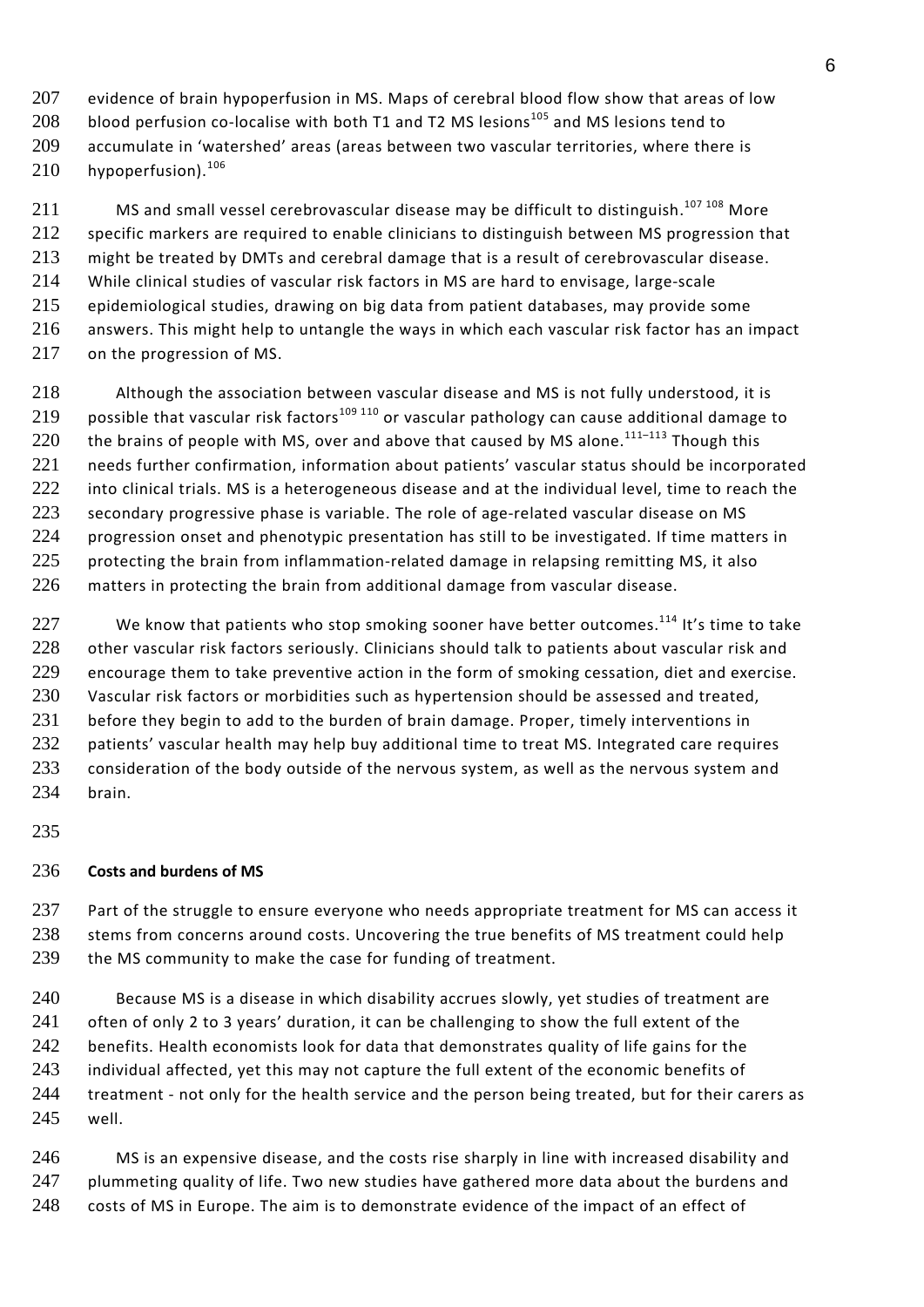treatment on disease progression that will prevent or delay patients reaching a disease state 250 with higher costs and lower quality of life.

 The first of these studies is the largest study ever performed of MS disease burden and treatment.<sup>115</sup> The observational, cross-sectional study included data from 16,808 patients from 253 16 countries across Europe. Patients were contacted by national MS societies and provided data collected by questionnaires, either online or in printed form. The study collected 255 information on patient characteristics, disease type, use of resources and loss of resource (including work capacity) over the previous 3-month period. The EDSS was used to stratify patients by disease level.

 Results were highly heterogenous between countries, including sample size, average age and disability level. The results also reflected differences in healthcare systems and informal 260 care traditions in different countries. However, the findings confirmed the relationship between costs and disability, finding that costs increase on average 5-fold between mild and severe MS.

 One clear difference was in the proportion of patients using DMTs. Spain, France and 264 Portugal had the highest proportion of patients taking these medications. These results may have reflected the average level of disability and disease type in the cohort of each country. The UK cohort, for example, had a higher proportion of patients with progressive disease, 267 which may explain the relatively low proportion using DMTs. Overall, the study found, as might be expected, that DMTs are more frequently used at lower EDSS scores, and very little used in 269 people with higher EDSS scores. Fatigue and cognitive difficulties have a major effect on 270 patients' productivity. The study results suggest that renewed focus on fatigue and cognitive 271 function is critical. They are not incidental symptoms, but a fundamental manifestation of MS 272 which should be actively managed.

 The study found that many patients of working age were not working, and that this reached 50% of the cohort at EDSS score of 3.5. The implication is that MS affects employment status 275 before physical disability sets in. Some 95% of patients complained of fatigue and cognitive difficulties. Given the difficulty of objectively assessing one's own cognitive function, this may 277 be an underestimate.

278 The study findings on healthcare resource use provide an insight into different healthcare models. The proportion of patients who reported having seen a neurologist in the past three months varied considerably, from 81% in Germany to 25% in the UK. This correlated inversely 281 with use of specialist nurses - where patients frequently saw neurologists, they were less likely 282 to have seen an MS nurse, or a physiotherapist.

 The study showed wide variation in the models of care. While data from a 'snapshot' cross- sectional study is difficult to evaluate, some countries have done work to evaluate the cost 285 effectiveness of different models of care. The results may help the MS community to develop an optimum model of care, which might cover access to DMTs, early treatment, high quality services and the optimal balance between different health care professionals. The heterogeneity of findings suggests that healthcare consumption is currently more influenced by systems and tradition than by the disease itself.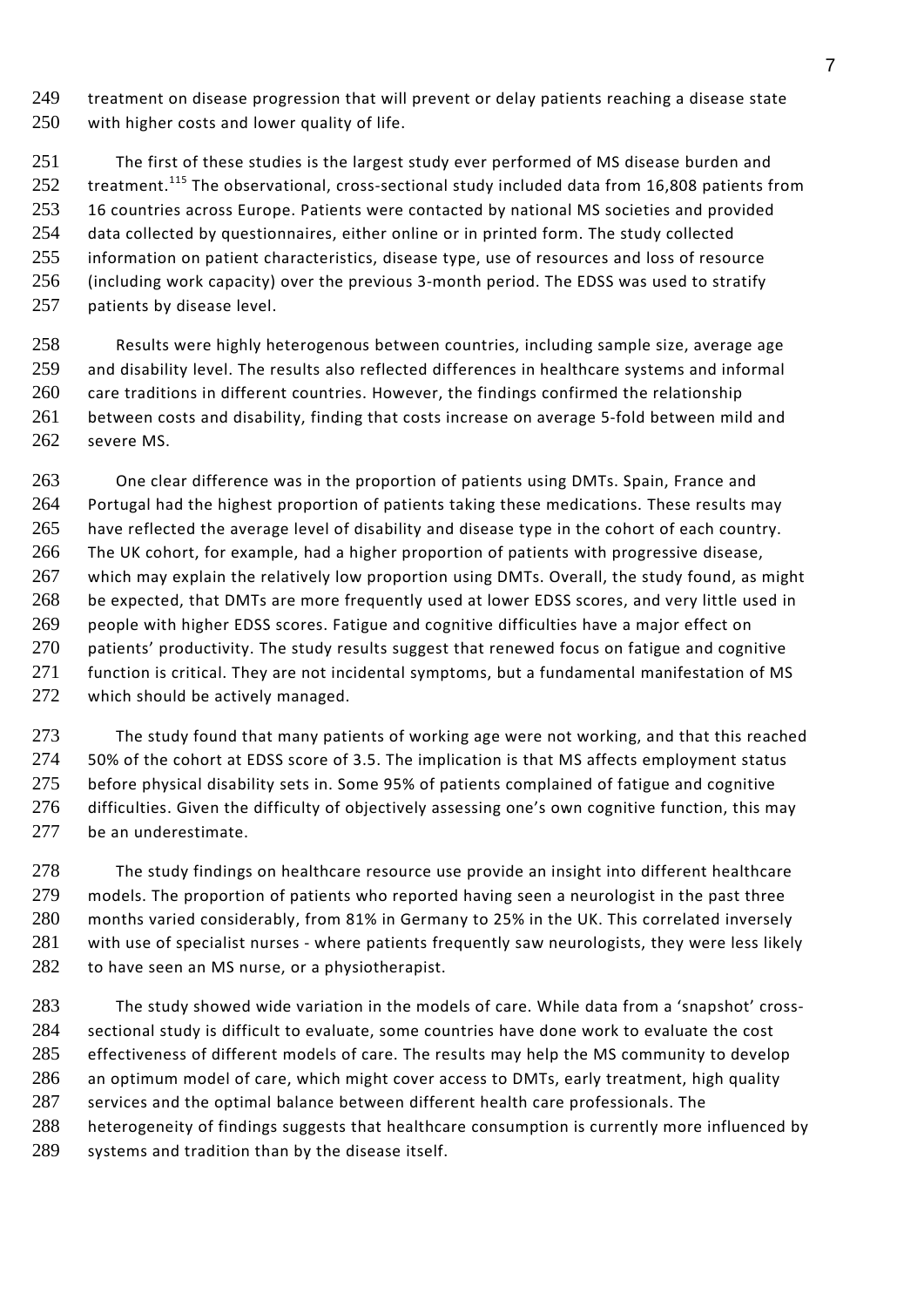Some countries had a very high percentage of informal care, possibly relating to the 291 traditional care models in that country. Others had less use of informal care, which might 292 relate to more developed formal care services, or more access to formal care services. For most countries, use of informal care increased with increasing disability scores. In some countries, informal carers were providing 150 hours a month of care to patients - the equivalent of full time employment.<sup>115</sup>

 Further insight into the experience of patients and carers came from the Impress study, 297 which included an online survey of 1,152 people with MS and 265 carers, from 19 countries. $^{116}$ 

 Most patients had relapsing MS, although some were unsure, reflecting the confusion around classification of MS. Most patients were treated with DMTs (around 80% of those with relapsing MS and, surprisingly, almost all those with primary progressive MS). However, only a fraction of these people were taking oral DMTs. Patients who had received prompt treatment - within 12 months of first symptoms plus confirmatory MRI evidence - were more likely to be taking oral DMTs, and reported fewer hospital admissions, compared to those whose treatment was delayed beyond 12 months.

 The study revealed a 'care gap' between the amount of care people received and the amount they believed they needed. Questions about quality of life and disability score showed that the EuroQol Five Dimensions (EQ5D) questionnaire may not necessarily capture what matters most to patients - notably fatigue, weakness, balance and dizziness. Patients say these things are important to them, yet they are not captured by generalised quality of life questions. Patients tend to rate themselves relatively highly on quality of life, even when their disability score suggests they are not doing so well.

 The study found that patients rate access to information very highly, and tend to look online for information, primarily from MS-specific organisations or charities. Patients felt they needed good quality information to participate in shared decision making. While they valued the opinion of the clinician, they also wanted the opportunity to discuss options with them, and 67% said they wanted to be active in the decision-making process and management of their care.

 The figures about informal care backed up the findings of the bigger study, showing a huge impact on carers' economic activity, with an annual figure of €31,653 loss of productivity. Despite this, carers tended not to rate their caring duties as burdensome.

 Taken together, these studies demonstrate that the greatest costs of MS are not the drugs 322 to treat the disease, but the cost of informal care and loss of productivity, both of patients and their informal carers. Bringing new evidence about these costs into health technology assessments would be a step forward in recognising the contributions of informal care, and the costs incurred.

# **Early evidence for economic analysis**

328 Despite the advances made in disease modifying therapy for patients with relapsing MS over

the past 25 years, patients with progressive MS who make up over 60% of the MS population,

do not currently have access to a therapy licensed for their treatment.<sup>117</sup>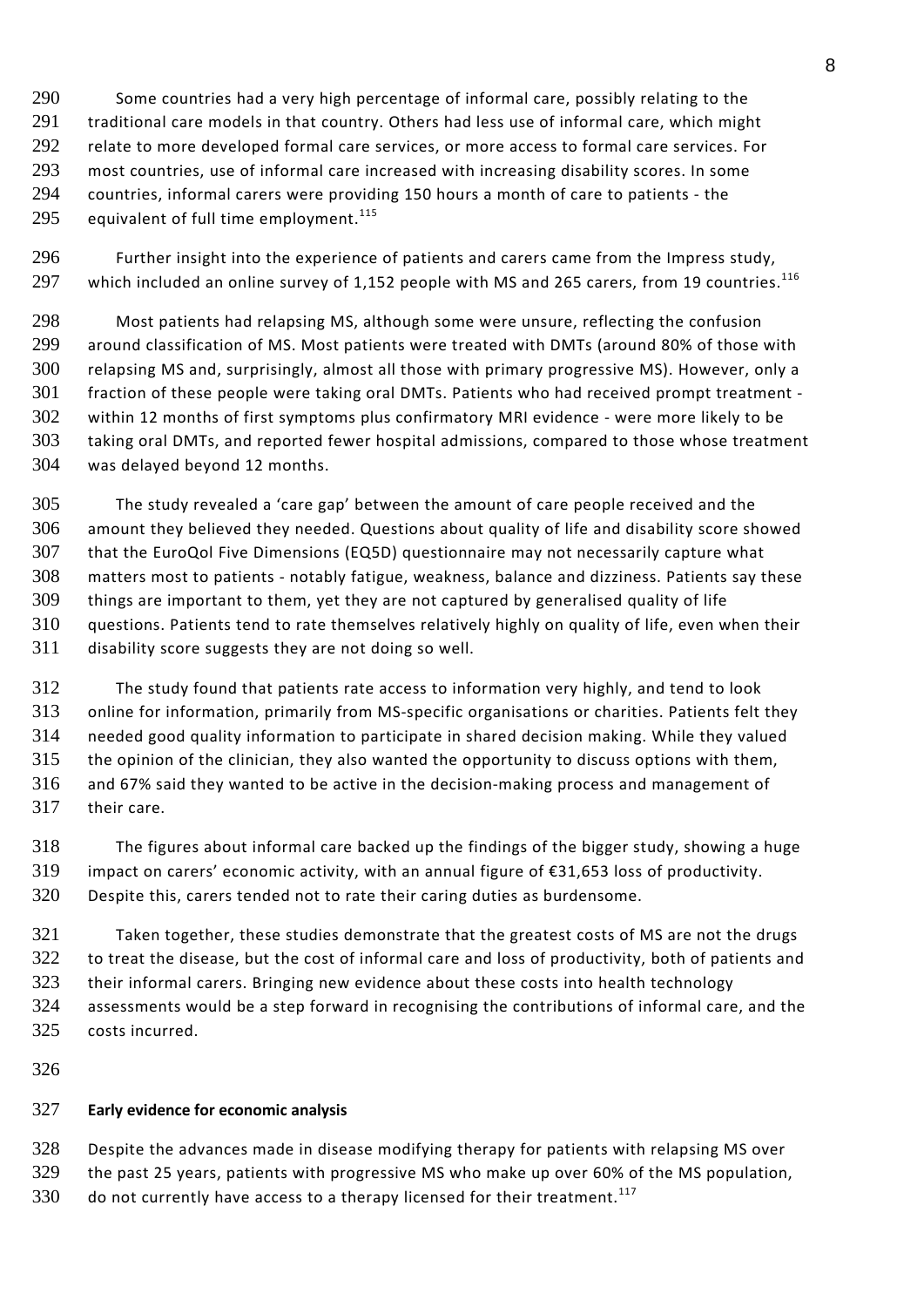- This is in part a reflection of our limited understanding of the mechanisms underpinning
- 332 progression, in addition to of the complex hurdles that therapies must overcome to gain not
- 333 only a licence for an indication, but to be judged both cost-effective and affordable by those
- meeting the costs of therapy.

 Based on the indication for which the licence is granted - which with MS is often restricted by disease severity or stage - individual countries will determine whether to reimburse the drug though their healthcare system, using health technology assessment. This process, which usually takes at least 12 months, will consider cost effectiveness and value for money and will look for added therapeutic value.

 The two further decision-makers, after the regulatory authorities and the payment authorities have had their say, are the prescriber - who considers the likely performance of the 342 drug compared to other therapies for the individual patient - and potentially the patient, who may have to decide whether he or she is willing or able to pay for the treatment (if they pay directly for medical care) and whether to adhere to treatment.<sup>118</sup>

 How can this process be speeded up so that effective therapies can get to the patients who benefit from them more quickly?

 Phase two trials can be extended to look at disability end points and provide longer-term data which may be helpful for health technology assessment. Phase three trials tend to include disability end points and the sustained effect of therapies on disability. However, while these trials can look at impairments - what level of disability scores people have, and how these change over time - they are less good at considering how impairments affect the patient's activities and role in society. This is complicated, because two patients with similar impairments may feel they have different levels of disability, perhaps based on external factors such as their social support and expectations. This makes it very difficult to truly measure the 355 impact of disability.<sup>119</sup>

 Tools that assess the effects of limitations on activities and participation in society do exist, but are not specific enough to be sure that the limitation is caused by MS. A combination of MS-specific disability measures and these wider tools might give us a better picture, but this would be excessively cumbersome for use in routine assessments. Most endpoints currently measured look at clinical signs, not functioning. Global functional tools are variable and have a bias towards diagnosis of depression. There is a need to develop better tools to measure disability and its effect on patients' functioning and societal role, if we are to provide good evidence of the true burden of MS on society, and the related cost-benefit of therapies.

 Meantime, we need to find a way to get therapies which are licensed for one indication and now off-patent (such as statins) but may have useful activity for MS, into the health technology appraisal system. At present, there is no incentive for a manufacturer to fund an expensive clinical trial of statins for treatment of MS, and most health technology assessment systems will only assess therapies licensed for the indication being proposed.<sup>120</sup>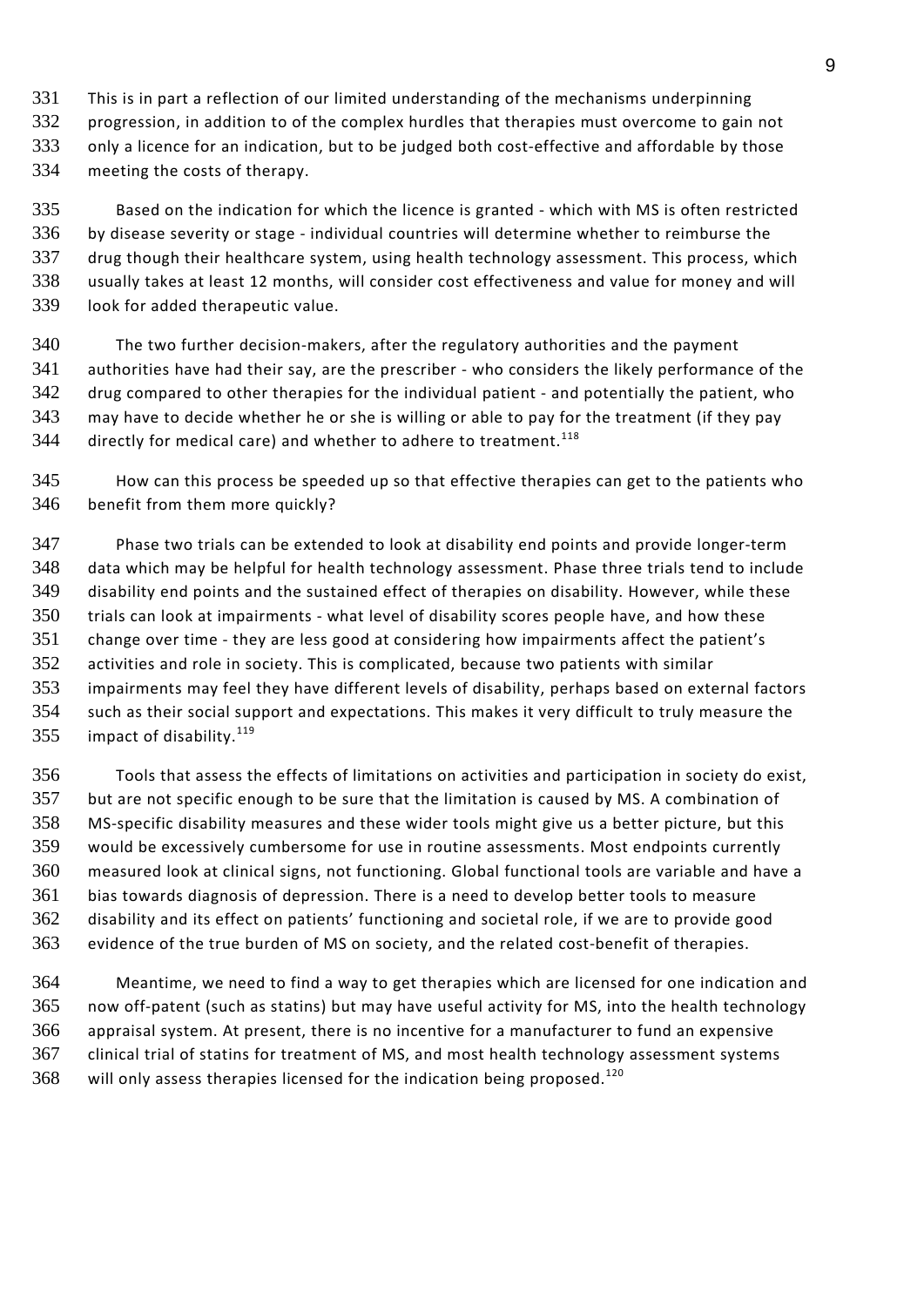#### **Conclusion**

- New insights about the timing and duration of MS therapies, and about the importance of co-
- morbidities, present us with great opportunities to make significant improvements to the lives of

people with MS.

- While the research we outline highlights a significant level of unmet need in a relatively young and
- economically active population, this information can be used to press for more widespread
- adoption of the principles of early effective treatment and long term follow-up to keep disease
- activity in check. This adoption must come now not just from clinicians and patients, but also from
- drug regulators and payers (insurers and tax funded healthcare).
- More widespread adoption of these principles could help us to build on the successes of the
- therapeutic advances we have seen over the past 25 years, ensuring that everyone who can
- benefit from treatment does so, and that no patients are left behind. We already know that "time
- matters" when treating MS. Now it's time to take that message to those planning services,
- regulating healthcare technologies and setting the healthcare agenda.
- 

#### **Acknowledgements**

- The authors thank Anna Sayburn for the contribution towards taking notes during the presentations
- and roundtable discussions and drafting the original manuscript.
- 
- 
- 

#### **Competing interests**

**Professor Alan J Thompson:** Lectures delivered for EXCEMED on 14<sup>th</sup> June 2016 (Primary Progressive Multiple Sclerosis) and  $13<sup>th</sup>$  September 2016 ('Pharmacological and non-pharmacological approaches to progressive MS) (received honoraria and support for travel). Eisai: Chair, Eisai-UCL Joint Steering Committee for Neuroscience (fees paid to UCL). Eisai: Academic leadership of Joint Collaborative Partnership UCL-Eisai (fees paid to UCL). Biogen Idec (to Optum Insight): Clinical Consultancy for European Burden of Illness Study (fees paid to UCL; end date was December 2016). MS Society of GB & NI: Project 'Imaging research to facilitate new treatments for MS' (Co-PI; funding to UCL Institute of Neurology). Wolfson Foundation: Leonard Wolfson Experimental Neurology Centre (Co-PI; funding to UCL Institute of Neurology). Eisai Inc: PhD students at Leonard Wolfson Experimental Neurology Centre (funding to UCL 400 Institute of Neurology). MRC and Alzheimer's Research UK: UK Dementia Research Institute Hub (led UCL 401 bid; funding to UCL). Co-author of article, 'New insights into the burden and costs of multiple sclerosis in Europe', published online in Multiple Sclerosis Journal on 1 Feb 2017; (doi 10.1177/1352458517694432). Editor-in-Chief for Multiple Sclerosis Journal; honorarium received from SAGE Publications. Member, Editorial Board, The Lancet Neurology; free subscription received from Elsevier. Chair of the Scientific Advisory Committee for the International Progressive Multiple Sclerosis Alliance (support for travel to international meetings). Member of the Research Programs Advisory Committee, National Multiple 407 Sclerosis Society (USA) (support for travel to international meetings).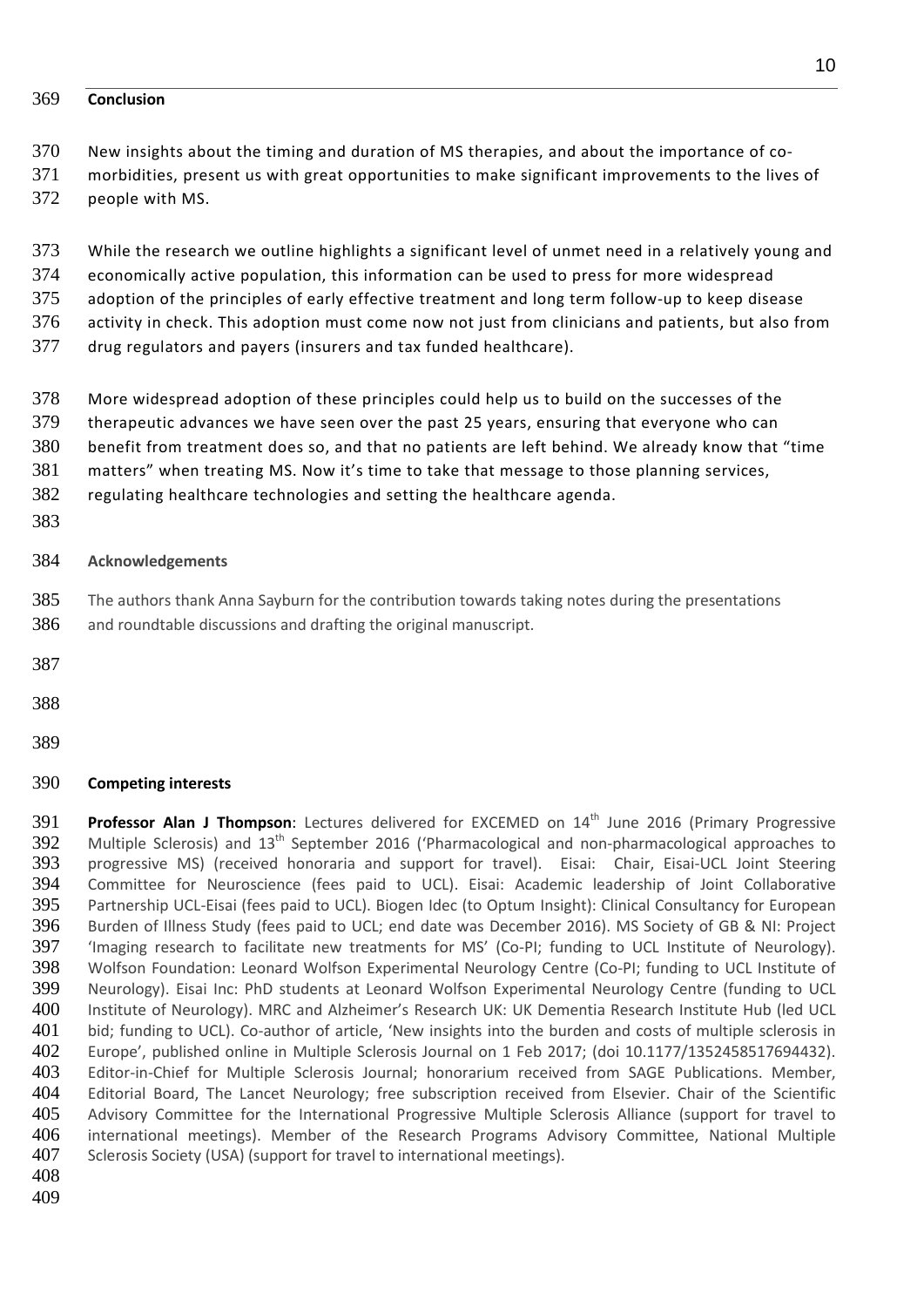- **Jacqueline Palace:** Support for scientific meetings and honorariums for advisory work from Merck
- Serono, ABIDE, Biogen Idec, Novartis, Alexion, Medimmune, Teva, Chugai Pharma and Bayer Schering,
- and unrestricted grants from Merck Serono, Novartis, Biogen Idec and Bayer Schering. Funded to run a
- highly specialised service for neuromyelitis optica and congenital myasthenia. Grants from the MS
- society. GMSI, NIHR and Guthy- Jackson Foundation for research studies.
- 
- **João José Cerqueira:** Speaker's honoraria and consulting fees from Biogen, Novartis, Merck, Bayer, Teva,
- Genzyme and Roche. Research grant from Biogen. President elect, portuguese MS Study Group. Scientific
- Council member, MS Patient's association ("Todos com a Esclerose Múltipla").
- 
- **Klaus Schmierer:** Speaking honoraria from, and/or served in an advisory role for, Biogen, Merck, Novartis, Roche, Teva. Supported for attendance of meetings by Genzyme, Merck and Novartis. PI of trials sponsored by Novartis, Roche, Teva, Medday. Involved in trials sponsored by Biogen, Genzyme,
- BIAL, Cytokinetics, Canbex. Research grant support from Novartis, Biogen.
- 
- **Ruth Geraldes:** Support for scientific meetings and courses and honorariums for advisory work from
- Biogen Idec, Novartis, Bayer Schering, Merck Serono, Teva. This does not relate to the theme of my
- presentation on the interaction of vascular comorbidities in multiple sclerosis.
- 
- **Alastair Compston:** Attended a company-sponsored event (Sanofi-Genzyme) for which he will be
- 430 reimbursed modest travel costs and paid an honorarium. Act as a paid scientific advisor to the Lundbeck Foundation (Denmark).
- 

# **References**

- 1. Dean M Wingerchuk, Brian G Weinshenker. Disease modifying therapies for relapsing multiple sclerosis. *BMJ* 2016;354:i3518.
- 2. Solaro, C, M Ponzio, E Moran, P Tanganelli, R Pizio, G Ribizzi, S Venturi, Gl Mancardi, and Ma
- Battaglia. 2015. "The Changing Face of Multiple Sclerosis: Prevalence and Incidence in an Aging
- Population." *Multiple Sclerosis (Houndmills, Basingstoke, England)* 21 (10): 1244–50.
- doi:10.1177/1352458514561904
- 3. Lunde, Hanne Marie Bøe, Jörg Assmus, Kjell-Morten Myhr, Lars Bø, and Nina Grytten. 2017. "Survival
- and Cause of Death in Multiple Sclerosis: A 60-Year Longitudinal Population Study." *Journal of*
- *Neurology, Neurosurgery & Psychiatry* 88 (8): 621–25. doi:10.1136/jnnp-2016-315238
- 4. Marrie, Ruth Ann. 2017. "Comorbidity in Multiple Sclerosis: Implications for Patient Care." *Nature Publishing Group*. Nature Publishing Group. doi:10.1038/nrneurol.2017.33
- 5. Kutzelnigg A, [Lucchinetti](https://www.ncbi.nlm.nih.gov/pubmed/?term=Lucchinetti%20CF%5BAuthor%5D&cauthor=true&cauthor_uid=16230320) CF, [Stadelmann](https://www.ncbi.nlm.nih.gov/pubmed/?term=Stadelmann%20C%5BAuthor%5D&cauthor=true&cauthor_uid=16230320) C *et al*. Cortical demyelination and diffuse white matter injury in multiple sclerosis. *Brain* 2005 Nov;128(Pt 11):2705–12. Epub 2005 Oct 17.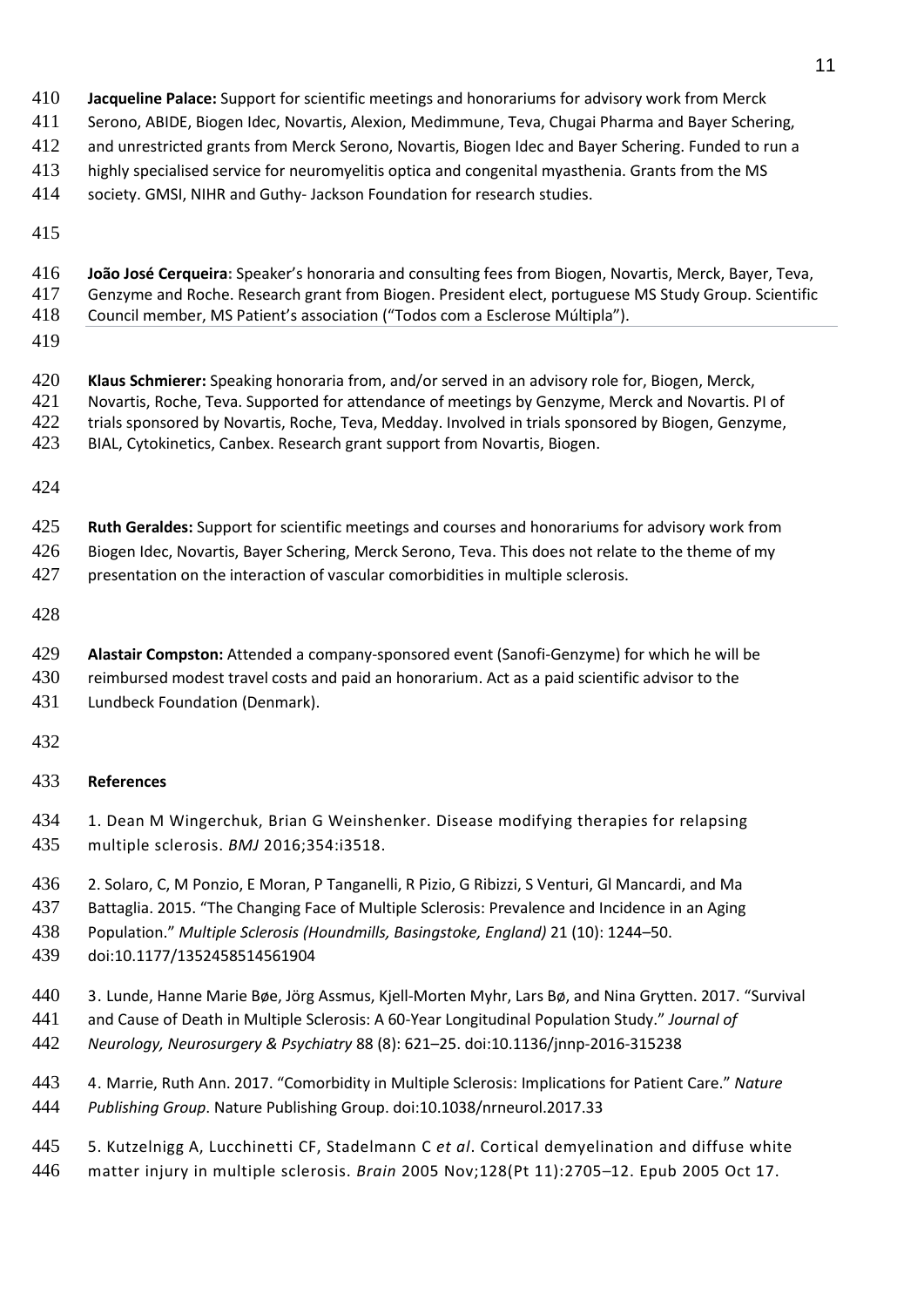- 6. Nikić I, Merkler D, Sorbara C *et al*. A reversible form of axon damage in experimental
- autoimmune encephalomyelitis and multiple sclerosis. *Nat Med* 2011 Apr;17(4):495–9. doi:
- 10.1038/nm.2324. Epub 2011 Mar 27.
- 7. Popescu BF, Pirko I, Lucchinetti CF. Pathology of multiple sclerosis: where do we stand?
- Continuum (Minneap Minn). 2013 Aug;19(4 Multiple Sclerosis):901–21. doi:
- 10.1212/01.CON.0000433291.23091.65.
- 8. De Stefano N, Stromillo ML, Giorgio A *et al*. Establishing pathological cut-offs of brain
- atrophy rates in multiple sclerosis. *J Neurol Neurosurg Psychiatry* 2016 Jan;87(1):93–9. doi: 10.1136/jnnp-2014-309903. Epub 2015 Apr 22.
- 9. De Stefano N, Giorgio A, Battaglini M *et al*. Assessing brain atrophy rates in a large population of untreated multiple sclerosis subtypes. *Neurology* 2010 Jun 8;74(23):1868–76. doi: 10.1212/WNL.0b013e3181e24136.
- 10. Carassiti D, Altmann DR, Petrova N *et al*. Neuronal loss, demyelination and volume
- change in the multiple sclerosis neocortex. *Neuropathol Appl Neurobiol* 2017 Apr 18. doi: 10.1111/nan.12405. [Epub ahead of print]
- 11. Kolasinski J, Stagg CJ, Chance SA, DeLuca GC, Esiri MM, Chang E, Palace JA, McNab JA, Jenkinson M, Miller KL, Johansen-Berg H. A combined post-mortem magnetic resonance imaging and quantitative
- histological study of multiple sclerosis pathology Brain. 2012 Oct; 135(10): 2938–2951.
- 12. Popescu V, Klaver R, Voorn P, et al. What drives MRI-measured cortical atrophy in multiple sclerosis? Mult Scler. 2015 Sep;21(10):1280-90.
- 
- 13. Klaver R, De Vries HE, Schenk GJ, Geurts JJ. Grey matter damage in multiple sclerosis: a pathology perspective. Prion. 2013 Jan-Feb;7(1):66-75.
- 14. Popescu V, Klaver R, Versteeg A, Voorn P, Twisk JW, Barkhof F, Geurts JJ, Vrenken H. Postmortem validation of MRI cortical volume measurements in MS. Hum Brain Mapp. 2016 Jun;37(6):2223-33. doi: 10.1002/hbm.23168. Epub 2016 Mar 4. PubMed PMID: 26945922.
- 
- 15. Charles P, Reynolds R, Seilhean D *et al*. Re-expression of PSA-NCAM by demyelinated axons: an inhibitor of remyelination in multiple sclerosis? *Brain* 2002 Sep;125(Pt 9):1972–9.
- 16. Kuhlmann T, Miron V, Cui Q *et al*. Differentiation block of oligodendroglial progenitor cells as a cause for remyelination failure in chronic multiple sclerosis. *Brain* 2008 Jul;131(Pt
- 7):1749–58. doi: 10.1093/brain/awn096. Epub 2008 May 30.
- 17. Goldschmidt T, Antel J, Konig FB *et al*. Remyelination capacity of the MS brain decreases with disease chronicity. *Neurology* 2009;72:1914–21.
- 
- 18. Cadavid D, Edwards KR, Hupperts R, *et al*. *Efficacy analysis of opicinumab in relapsing*
- *multiple sclerosis: the Phase 2b SYNERGY trial*. ECTRIMS Online Library. Cadavid D. Sep 16,
- 2016; 147038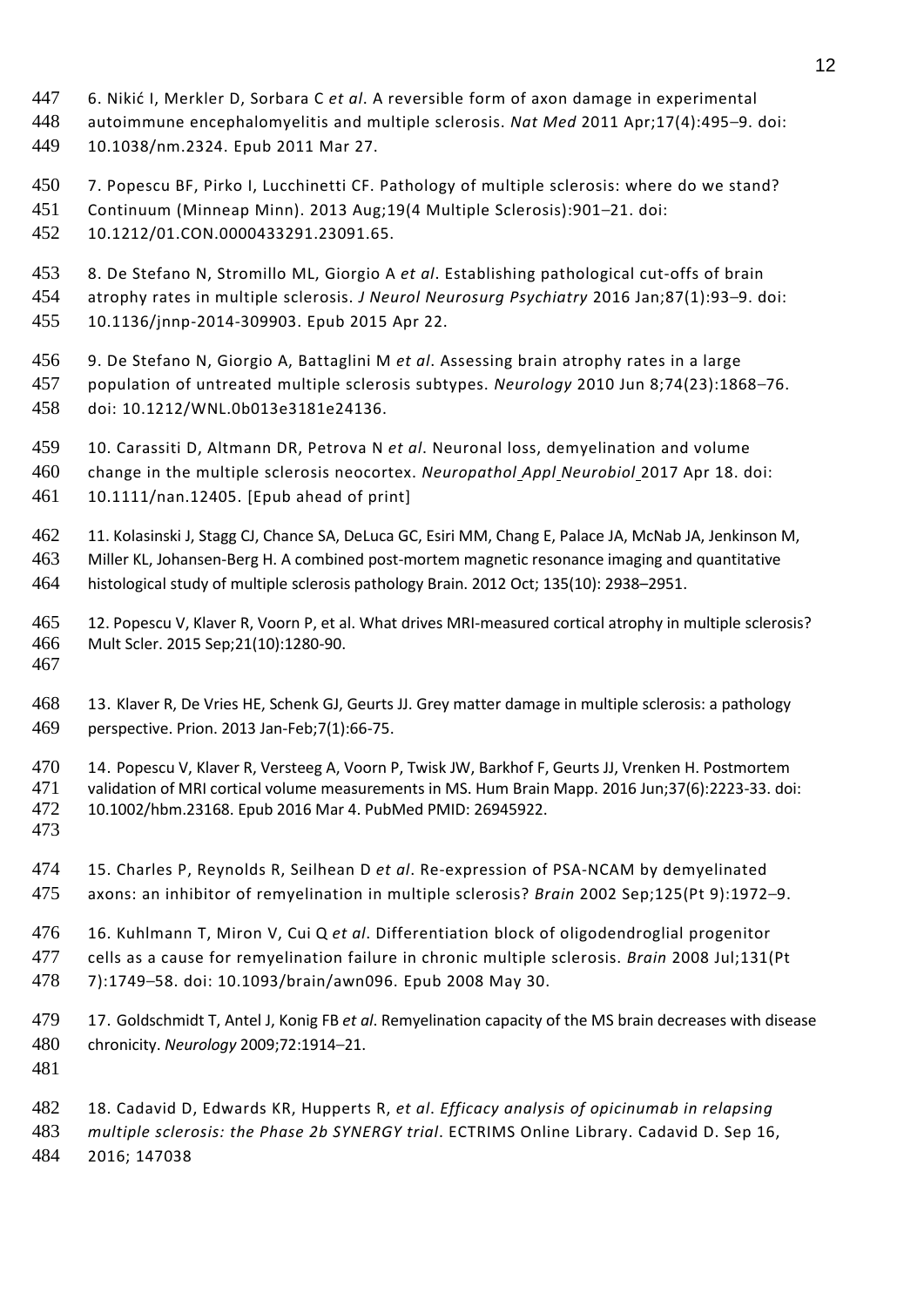- 19. Gavin Giovannoni, Helmut Butzkueven, Suhayl Dhib-Jalbut *et al*. Brain health: Time
- matters in multiple sclerosis. 2015 Oxford PharmaGenesis. Available at
- <http://www.msbrainhealth.org/>
- 20. Strober L, Chiaravalloti N, Moore N *et al*. Unemployment in multiple sclerosis (MS): utility
- of the MS Functional Composite and cognitive testing. *Mult Scler* 2014 Jan;20(1):112–5. doi: 10.1177/1352458513488235. Epub 2013 May 1.
- 
- 21. Achiron A, Polliack M, Rao SM *et al*. Cognitive patterns and progression in multiple sclerosis: construction and validation of percentile curves. *J Neurol Neurosurg Psychiatry* 2005
- May;76(5):744–9.
- 22. Amato MP, Hakiki B, Goretti B, et al. Italian RIS/MS Study Group. Association of MRI metrics and cognitive impairment in radiologically isolated syndromes. Neurology. 2012 Jan 31;78(5):309-14.
- 23. Bonnet MC, Allard M, Dilharreguy B *et al*. Cognitive compensation failure in multiple sclerosis. *Neurology* 2010;75:1241–8. **doi:**10.1212/WNL.0b013e3181f612e3.
- 24. Schoonheim MM, Meijer KA, Geurts JJ. Network collapse and cognitive impairment in multiple sclerosis. Front Neurol. 2015 Apr 14;6:82.
- 

 25. Falini A, Filippi M. Cognitive reserve, cognition, and regional brain damage in MS: A 2 -year longitudinal study. Mult Scler. 2018 Jan 1:1352458517750767.

506 26. Sinay V, [Perez](https://www.ncbi.nlm.nih.gov/pubmed/?term=Perez%20Akly%20M%5BAuthor%5D&cauthor=true&cauthor_uid=25344372) Akly M, Zanga G, [Ciardi](https://www.ncbi.nlm.nih.gov/pubmed/?term=Ciardi%20C%5BAuthor%5D&cauthor=true&cauthor_uid=25344372) C, [Racosta](https://w/) JM. School performance as a marker of cognitive decline prior to diagnosis of multiple sclerosis. *Mult [Scler](https://www.ncbi.nlm.nih.gov/pubmed/?term=Mu)* 2015 Jun;21(7):945–52. doi: 10.1177/1352458514554054. Epub 2014 Oct 24.

27. Goodin DS Reder AT, Ebers GC *et al*. Survival in MS: a randomized cohort study 21 years

 after the start of the pivotal IFNβ-1b trial. *Neurology* 2012 Apr 24;78(17):1315–22. doi: 10.1212/WNL.0b013e3182535cf6. Epub 2012 Apr 11.

- 
- 28. O'Connor P, Goodman A, Kappos L *et al*. Long-term safety and effectiveness of natalizumab redosing and treatment in the STRATA MS Study. *Neurology* 2014 Jul 1;83(1):78–
- 86. doi: 10.1212/WNL.0000000000000541. Epub 2014 Jun 4.
- 29. Tremlett H, Zhao Y, Rieckmann P, Hutchinson M. New perspectives in the natural history of multiple sclerosis. *Neurology* 2010 Jun 15;74(24):2004–15.
- 30. L Kappos, A Bar-Or, B Cree *et al*. Efficacy and safety of siponimod in secondary
- progressive multiple sclerosis Results of the placebo controlled, double-blind, Phase III
- EXPAND study. ECTRIMS Online Library. Kappos L. Sep 16, 2016; 147077
- 31. Leray, et al. Evidence for a two-stage disability progression in multiple sclerosis. Brain. 2010 Jul;133(Pt 7):1900-13.
- 522 32. Coles A, Cox A et al. The window of therapeutic opportunity in multiple sclerosis: evidence from monoclonal antibody therapy. J Neurol 2006;253:98-108.
-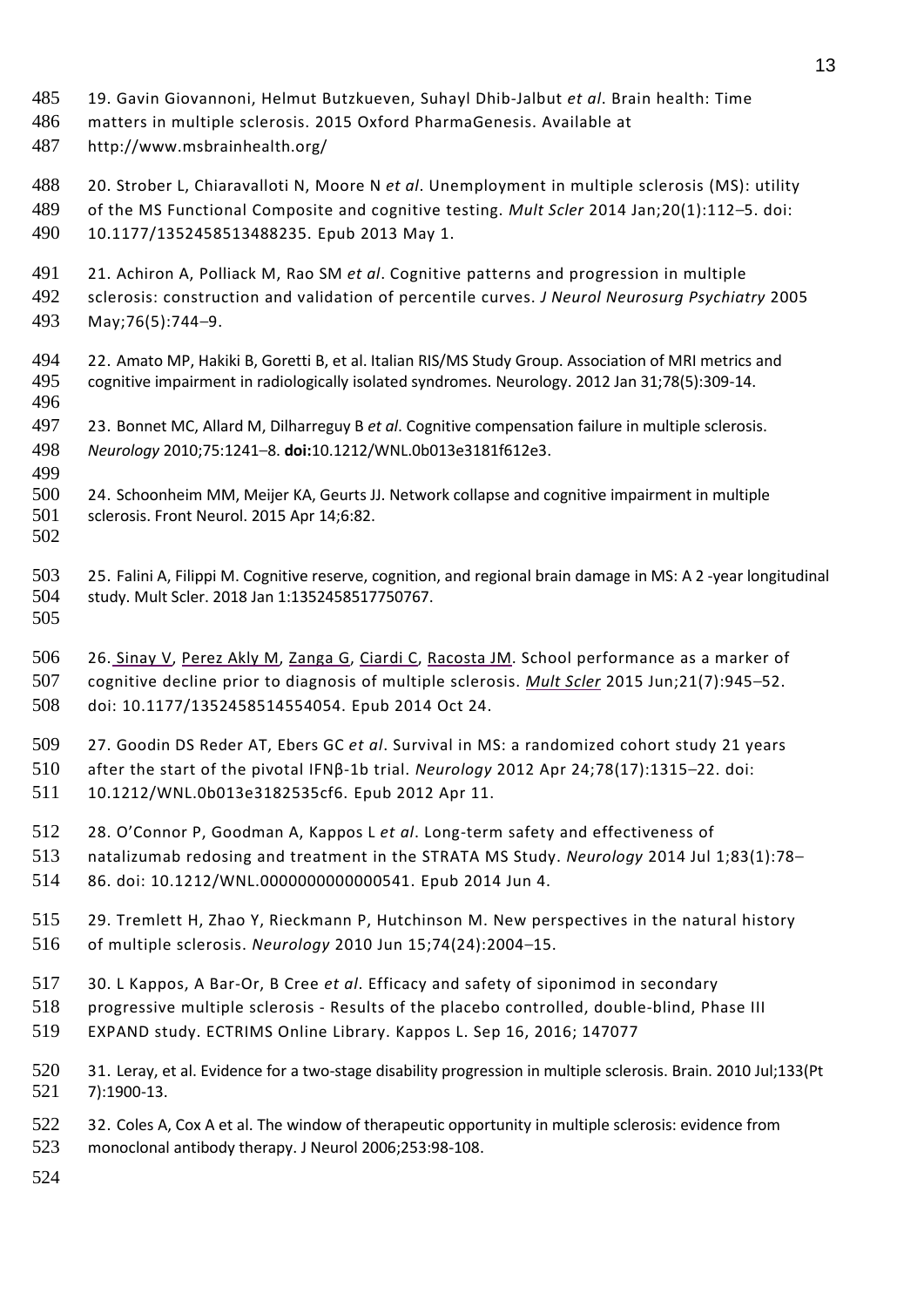33. Goodkin et al. Low-dose (7.5 mg) oral methotrexate reduces the rate of progression in chronic progressive multiple sclerosis.Ann Neurol 1995;37:30–40. 34. Tur et al. Interferon β-1b for the treatment of primary progressive multiple sclerosis: five-year clinical trial follow-up.Arch Neurol 2011 Nov;68(11):1421–7. 35. Giovannoni G, Steiner D, Sellebjerg F et al. (2016) . Sustained disability improvement in patients with secondary progressive multiple sclerosis (SPMS) assessed by a multicomponent endpoint: a post hoc analysis from the ASCEND study. Multiple Sclerosis Journal. vol. 22, 671-672. 36. Montalban, et al. Ocrelizumab versus Placebo in Primary Progressive Multiple Sclerosis N Engl J Med 2017; 376:209-20. 37. Goodkin DE, Rudick RA, Medendorp SV, Daughtry MM, Schwetz KM, Fischer J, et al. Low-dose (7.5 mg) oral methotrexate reduces the rate of progression in chronic progressive multiple sclerosis. Ann. Neurol. 1995; 37: 30–40. 38. Giovannoni G, Cutter G, Pia-Sormani M, Belachew S, Hyde R, Koendgen H, et al. Is multiple sclerosis a length-dependent central axonopathy? The case for therapeutic lag and the asynchronous progressive MS hypotheses. Mult. Scler. Relat. Disord. 2017/2; 12: 70–78. 39. Patestas MA, Gartner LP. A Textbook of Neuroanatomy. John Wiley & Sons; 2016. 40. Petrova N, et al. Axonal loss in the multiple sclerosis spinal cord revisited. Brain Pathol. 2017 Apr 12. doi: 10.1111/bpa.12516. [Epub ahead of print] 41. Giovannoni G, et al. Is multiple sclerosis a length-dependent central axonopathy? The case for therapeutic lag and the asynchronous progressive MS hypotheses. Mult Scler Relat Disord. 2017 Feb;12:70-78. 42. Patestas MA, Gartner LP. A Textbook of Neuroanatomy. John Wiley & Sons; 2016. 43. Kurtzke JF. On the origin of EDSS. *Mult Scler Relat Disord* 2015;4:95–103. 44. Schieber MH. Constraints on somatotopic organization in the primary motor cortex. *J Neurophysiol* 2001;86:2125–43. 45. Goodkin DE, Rudick RA, Medendorp SV, Daughtry MM, Schwetz KM, Fischer J, et al. Low-dose (7.5 mg) oral methotrexate reduces the rate of progression in chronic progressive multiple sclerosis. Ann. Neurol. 1995; 37: 30–40. 46. Cohen JA, Cutter GR, Fischer JS, Goodman AD, Heidenreich FR, Kooijmans MF, et al. Benefit of interferon beta-1a on MSFC progression in secondary progressive MS. Neurology 2002; 59: 679–687. 47. Tur C, Montalban X, Tintoré M, Nos C, Río J, Aymerich FX, et al. Interferon Beta-1b for the Treatment of Primary Progressive Multiple Sclerosis: Five-Year Clinical Trial Follow-up. Arch. Neurol. 2011; 68: 1421– 1427. 48. Giovannoni G, Arnold DL, Bar-Or A, De Séze J, Hammer B, Montalban X, et al. An exploratory analysis of 12-and 24-week composite confirmed disability progression in patients with primary progressive multiple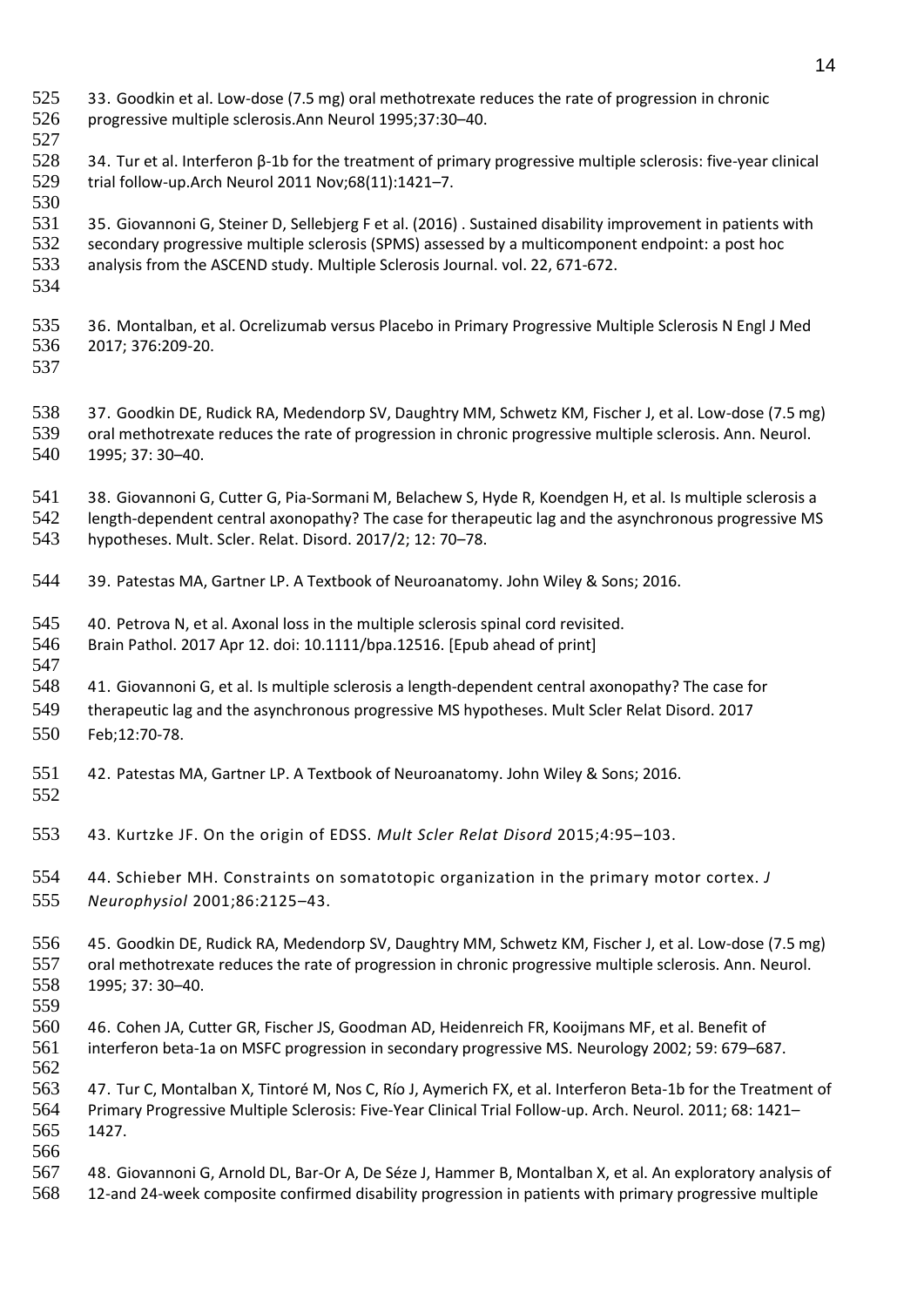- sclerosis in the ORATORIO trial [Internet]. Multiple Sclerosis Journal 2016. Available
- from: <http://www.forskningsdatabasen.dk/en/catalog/2347738993>
- 
- 49. Thomson A, Giovannoni G, Marta M, *et al*. Importance of upper limb function in advanced MS. *ECTRIMS* 2016, P1277
- 50. Montalban X, Hauser SL, Kappos L *et al*. Ocrelizumab versus placebo in primary progressive multiple sclerosis. *N England J Med* 2017; 376: 209–20
- 51. Giovanni G, Arnold DL, Bar-Or A, *et al*. An exploratory analysis of 12- and 24-week composite
- confirmed disability progression in patients with primary progressive multiple sclerosis in the
- ORATORIO trial. ECTRIMS Online Library 2016; 146586. [https://onlinelibrary.ectrims-](https://onlinelibrary.ectrims-congress.eu/ectrims/2016/32nd/146586/gavin.giovannoni.an.exploratory.analysis.of.12-.and.24-week.composite.html?f=m3)
- [congress.eu/ectrims/2016/32nd/146586/gavin.giovannoni.an.exploratory.analysis.of.12-.and.24-](https://onlinelibrary.ectrims-congress.eu/ectrims/2016/32nd/146586/gavin.giovannoni.an.exploratory.analysis.of.12-.and.24-week.composite.html?f=m3)
- [week.composite.html?f=m3](https://onlinelibrary.ectrims-congress.eu/ectrims/2016/32nd/146586/gavin.giovannoni.an.exploratory.analysis.of.12-.and.24-week.composite.html?f=m3) [accessed 23 August 2017]
- 52. Lublin F, Miller DH, Freedman MS. Oral fingolimod in primary progressive multiple
- sclerosis (INFORMS): a phase 3, randomised, double-blind, placebo-controlled trial. *Lancet*
- 2016 Mar 12;387(10023):1075–84. doi: 10.1016/S0140-6736(15)01314-8. Epub 2016 Jan 28.
- 53. Alvarez-Gonzalez C, Adams A, Mathews J *et al*. Cladribine to treat disease exacerbation after fingolimod discontinuation in progressive multiple sclerosis. *Ann Clin Trans Neurol* 2017 DOI: 10.1002/acn3.410
- 54. Leray, et al. Evidence for a two-stage disability progression in multiple sclerosis. Brain. 2010 Jul;133(Pt 7):1900-13.
- 55. Steinman L, Zamvil SS. Beginning of the end of two-stage theory purporting that inflammation then degeneration explains pathogenesis of progressive multiple sclerosis. Curr Opin Neurol. 2016 Jun;29(3):340-4
- 
- 56. Magliozzi, et al. Meningeal B-cell follicles in secondary progressive multiple sclerosis associate with early onset of disease and severe cortical pathology. Brain 2007; 130: 1089–1104.
- 57. Howell, et al. Meningeal inflammation is widespread and linked to cortical pathology in multiple sclerosis. Brain 2011; 134: 2755–71.
- 

- 58. Frischer JM, Bramow S, Dal-Bianco A. The relation between inflammation and neurodegeneration in multiple sclerosis brains. *Brain* 2009 May;132(Pt 5):1175–89. doi:
- 10.1093/brain/awp070. Epub 2009 Mar 31.
- 59. Dubuisson et al. Disease modification in advanced MS: Focus on upper limb function.Mult. Scler. 2017: 1352458517717811.
- 60. Kapoor, et al. Lamotrigine for neuroprotection in secondary progressive multiple sclerosis: a randomised, double-blind, placebo-controlled, parallel-group trial. Lancet Neurol. 2010 Jul;9(7):681-8. doi: 10.1016/S1474-4422(10)70131-9. Epub 2010 Jun 8.
- 61. Chataway J et al. Simvastatin in patients with multiple scleroris: authors' reply. Lancet 2014;383:2213- 21.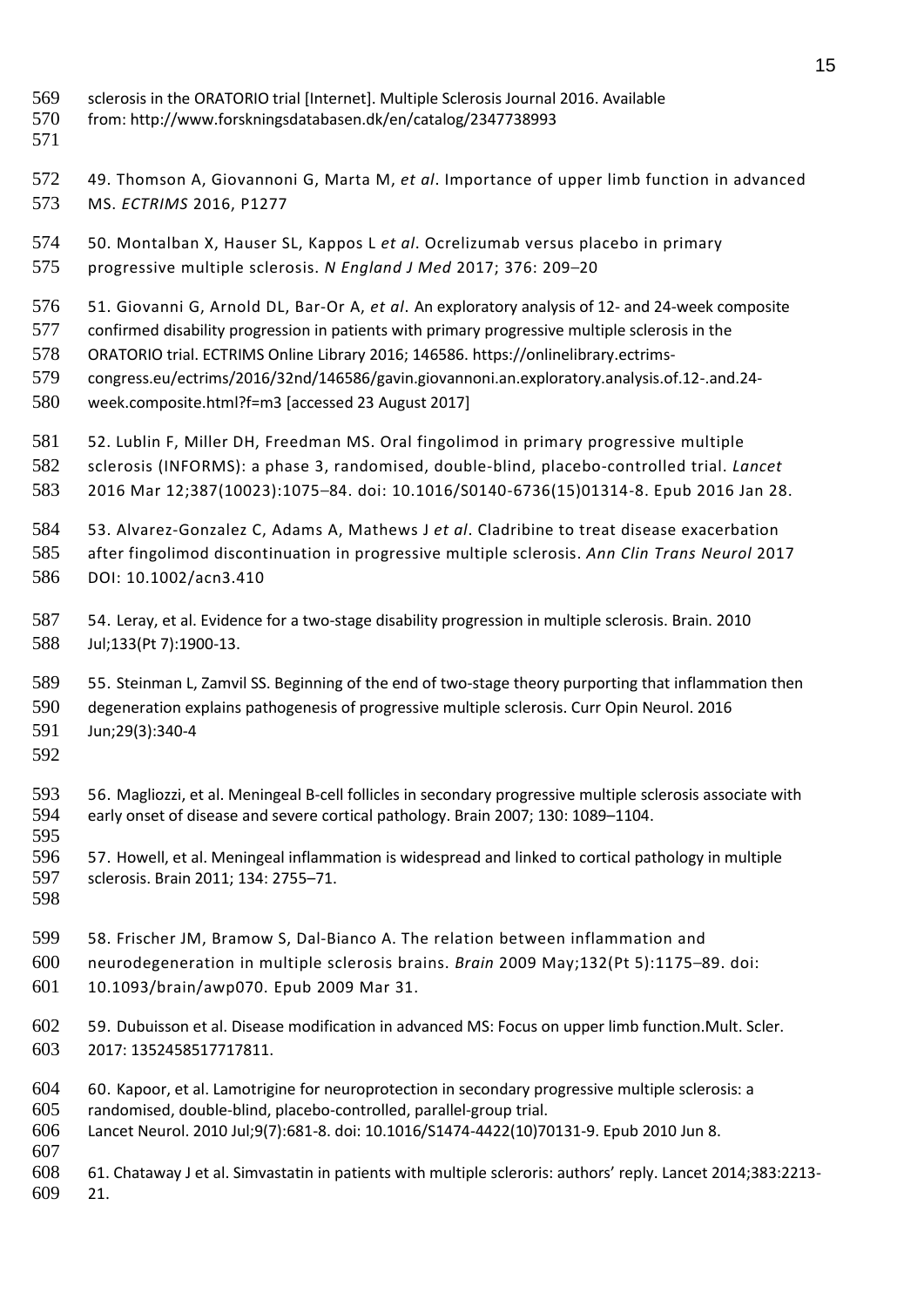- 62. Rice, et al. Assessment of bone marrow-derived Cellular Therapy in progressive Multiple Sclerosis
- (ACTiMuS): study protocol for a randomised controlled trialTrials 2015;16:463.
- 
- 63. Giovannoni, et al. Is it time to target no evident disease activity (NEDA) in multiple sclerosis? Mult Scler
- Relat Disord. 2015 Jul;4(4):329-33. doi: 10.1016/j.msard.2015.04.006. Epub 2015 May
- 
- 64. Tuohy O, et al. Alemtuzumab treatment of multiple sclerosis: long-term safety and efficacy. J Neurol Neurosurg Psychiatry 2015;86:208-15.
- 

- 65. Hauser SL, et al. Ocrelizumab versus Interferon Beta-1a in Relapsing Multiple Sclerosis. N Engl J Med. 2017 Jan 19;376(3):221-234.
- 622 66. Pakpoor J, et al. No evidence for higher risk of cancer in patients with multiple sclerosis taking cladribine. Neurol Neuroimmunol Neuroinflamm. 2015 Oct 1;2(6):e158.
- 67. Wiendl H. Cladribine an old newcomer for pulsed immune reconstitution in MS. Nat Rev Neurol 2017;13:573-4.
- 68. Tuohy O, et al. Alemtuzumab treatment of multiple sclerosis: long-term safety and efficacy. J Neurol Neurosurg Psychiatry 2015;86:208-15.
- 69. Coles AJ, et al. Alemtuzumab CARE-MS II 5-year follow-up: Efficacy and safety findings.Neurology 2017;89:1117-26.
- 70. Add ref Tutuncu, Melih, Junger Tang, Nuhad Abou Zeid, Nilufer Kale, Daniel J Crusan, Elizabeth J Atkinson, Aksel Siva, et al. 2013. "Onset of Progressive Phase Is an Age-Dependent Clinical Milestone in Multiple Sclerosis." *Multiple Sclerosis (Houndmills, Basingstoke, England)* 19 (2): 188–98. doi:10.1177/1352458512451510.
- 71. Confavreux, Christian, and Sandra Vukusic. 2006. "Age at Disability Milestones in Multiple Sclerosis." *Brain* 129 (3): 595–605. doi:10.1093/brain/awh714.
- 72. Cossburn, M, G Ingram, C Hirst, Y Ben-Shlomo, T P Pickersgill, and N P Robertson. 2012. "Age at Onset as a Determinant of Presenting Phenotype and Initial Relapse Recovery in Multiple Sclerosis." *Multiple Sclerosis (Houndmills, Basingstoke, England)* 18 (1): 45–54. doi:10.1177/1352458511417479.
- 73. Scalfari, Antonio, Anneke Neuhaus, Martin Daumer, Paolo Antonio Muraro, and George Cornell Ebers. 2014. "Onset of Secondary Progressive Phase and Long-Term Evolution of Multiple Sclerosis." *Journal of Neurology, Neurosurgery, and Psychiatry* 85 (1): 67–75. doi:10.1136/jnnp-2012-304333.
- 74. Mahad, Don H, Bruce D Trapp, and Hans Lassmann. 2015. "Pathological Mechanisms in Progressive Multiple Sclerosis." *The Lancet Neurology* 14 (2). Elsevier Ltd: 183–93. doi:10.1016/S1474-4422(14)70256- X.
- 
- 75. Confavreux C, [Vukusic](https://www.ncbi.nlm.nih.gov/pubmed/?term=Vukusic%20S%5BAuthor%5D&cauthor=true&cauthor_uid=16415309) S. Age at disability milestones in multiple sclerosis. *Brain* 2006 Mar;129(Pt 3):595–605. Epub 2006 Jan 16.
- 76. Mahad DH, Trapp BD, Lassmann H. Pathological mechanisms in progressive multiple sclerosis.
- *Lancet Neurol* 2015;14:183–93.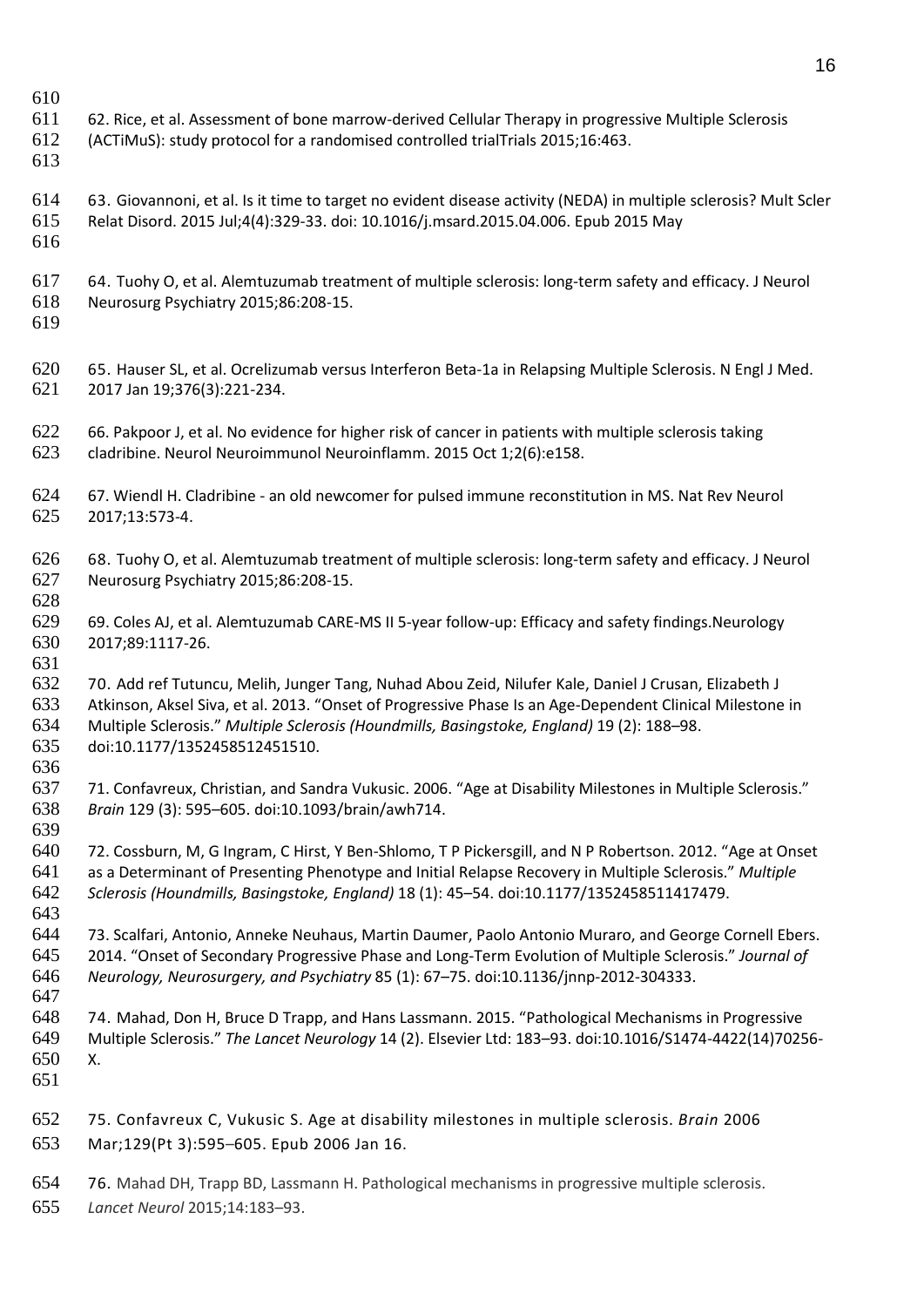- 77. Martinez Sosa, Santiago, and Kenneth J. Smith. 2017. "Understanding a Role for Hypoxia in Lesion Formation and Location in the Deep and Periventricular White Matter in Small Vessel Disease and Multiple Sclerosis." *Clinical Science* 131 (20): 2503–24. doi:10.1042/CS20170981.
- 
- 78. Mahad, Don H, Bruce D Trapp, and Hans Lassmann. 2015. "Pathological Mechanisms in Progressive Multiple Sclerosis." *The Lancet Neurology* 14 (2). Elsevier Ltd: 183–93. doi:10.1016/S1474-4422(14)70256- X.
- 79. Yates, Richard L., Margaret M. Esiri, Jacqueline Palace, Benjamin Jacobs, Rafael Perera, and Gabriele C. DeLuca. 2017. "Fibrin(ogen) and Neurodegeneration in the Progressive Multiple Sclerosis Cortex." *Annals of Neurology* 82 (2): 259–70. doi:10.1002/ana.24997
- 
- 80. Mahad, Don H, Bruce D Trapp, and Hans Lassmann. 2015. "Pathological Mechanisms in Progressive Multiple Sclerosis." *The Lancet Neurology* 14 (2). Elsevier Ltd: 183–93. doi:10.1016/S1474-4422(14)70256- X.
- 81. Correale, Jorge, María I. Gaitán, María C. Ysrraelit, and Marcela P. Fiol. 2016. "Progressive Multiple Sclerosis: From Pathogenic Mechanisms to Treatment." *Brain* 140 (3): aww258. doi:10.1093/brain/aww258.
- 82. Frischer, Josa M., Stephen D. Weigand, Yong Guo, Nilufer Kale, Joseph E. Parisi, Istvan Pirko, Jay Mandrekar, et al. 2015. "Clinical and Pathological Insights into the Dynamic Nature of the White Matter Multiple Sclerosis Plaque." *Annals of Neurology* 78 (5): 710–21. doi:10.1002/ana.24497.
- 83. Zeydan, Burcu, and Orhun H. Kantarci. 2018. "Progressive Forms of Multiple Sclerosis." *Neurologic Clinics* 36 (1): 163–71. doi:10.1016/j.ncl.2017.08.006.
- 84. Qiu, Chengxuan, and Laura Fratiglioni. 2015. "A Major Role for Cardiovascular Burden in Age-Related Cognitive Decline." *Nature Reviews Cardiology* 12 (5). Nature Publishing Group: 267–77. doi:10.1038/nrcardio.2014.223.
- 85. Qiu C, Fratiglioni L. A major role for cardiovascular burden in age-related cognitive decline. *Nat Rev Cardiol* 2015 May;12(5):267–77. doi: 10.1038/nrcardio.2014.223. Epub 2015 Jan 13.
- 86. Staals J, Makin SD, Doubal FN *et al*. Stroke subtype, vascular risk factors, and total MRI brain small-vessel disease burden. *Neurology* 2014 Sep 30;83(14):1228–34. doi:
- 10.1212/WNL.0000000000000837. Epub 2014 Aug 27.
- 87. Rostrup E, Gouw AA, Vrenken H *et al*. The spatial distribution of age-related white matter changes as a function of vascular risk factors--results from the LADIS study. *Neuroimage* 2012 Apr 15;60(3):1597–607. doi: 10.1016/j.neuroimage.2012.01.106. Epub 2012 Jan 28.
- 88. Marrie, Ruth Ann, Nadia Reider, Jeffrey Cohen, Olaf Stuve, Maria Trojano, Gary Cutter, Stephen Reingold, and Per Soelberg Sorensen. 2014. "A Systematic Review of the Incidence and Prevalence of Cardiac, Cerebrovascular, and Peripheral Vascular Disease in Multiple Sclerosis." *Multiple Sclerosis (Houndmills, Basingstoke, England)* 21 (3): 318–31. doi:10.1177/1352458514564485.
- 89. Roshanisefat, H, S Bahmanyar, J Hillert, T Olsson, and S Montgomery. 2014. "Multiple Sclerosis Clinical Course and Cardiovascular Disease Risk - Swedish Cohort Study." *European Journal of Neurology : The Official Journal of the European Federation of Neurological Societies* 21 (11): 1353-e88. doi:10.1111/ene.12518.
- 90. Christiansen, Christian Fynbo. 2012. "Risk of Vascular Disease in Patients with Multiple Sclerosis: A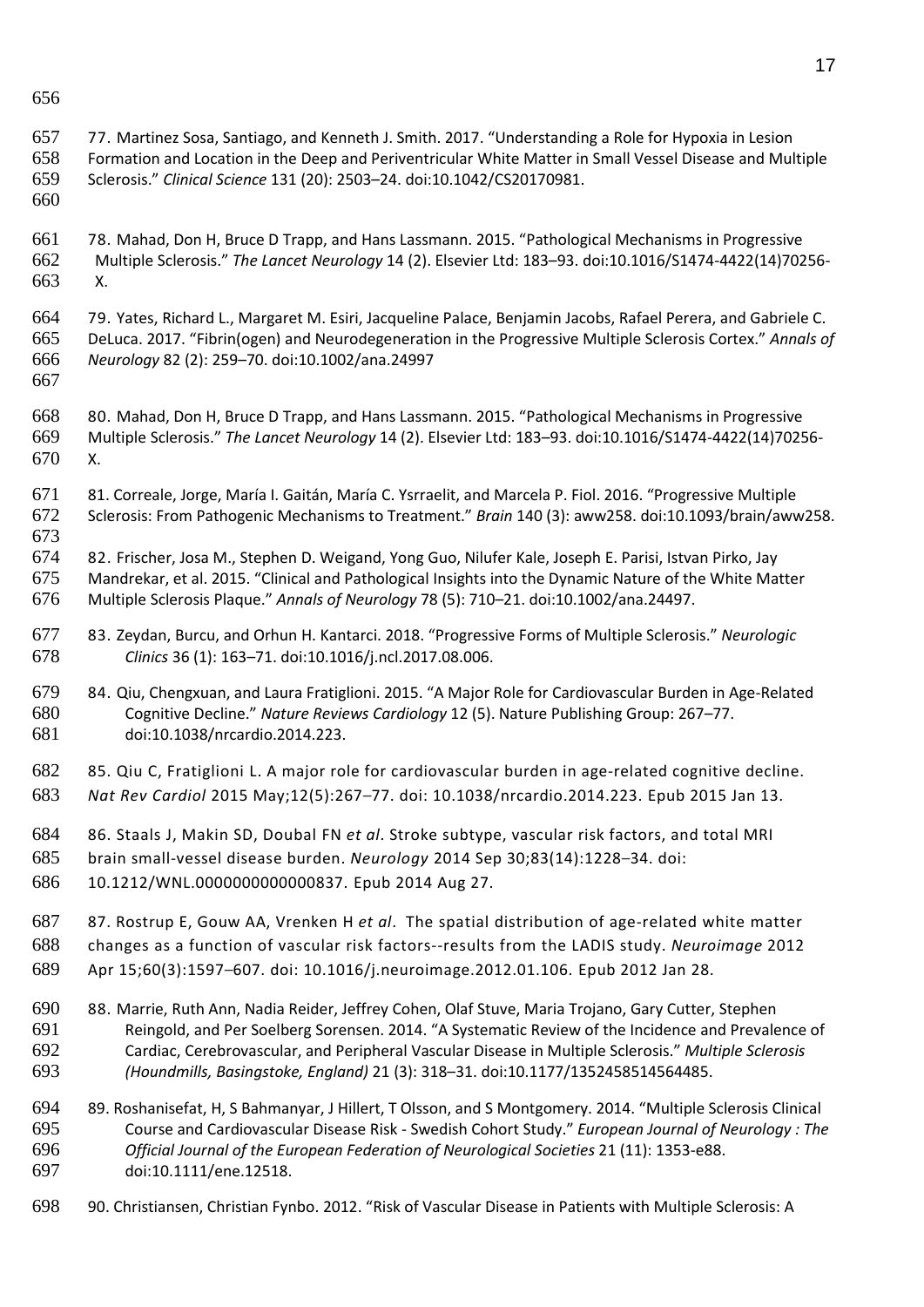- Review." *Neurological Research* 34 (8): 746–53. doi:10.1179/1743132812Y.0000000051.
- 91. Thormann, Anja, Melinda Magyari, Nils Koch-Henriksen, Bjarne Laursen, and Per Soelberg Sørensen. 2016. "Vascular Comorbidities in Multiple Sclerosis: A Nationwide Study from Denmark." *Journal of Neurology*. Springer Berlin Heidelberg. doi:10.1007/s00415-016-8295-9.
- 92. Goodin DS, Corwin M, Kaufman D *et al*. Causes of death among commercially insured
- multiple sclerosis patients in the United States. *PLoS One* 2014 Aug 21;9(8):e105207. doi:
- 10.1371/journal.pone.0105207. eCollection 2014
- 93. Marrie RA, Reider N, Cohen J *et al.* A systematic review of the incidence and prevalence of cardiac,
- cerebrovascular, and peripheral vascular disease in multiple sclerosis. Mult Scler 2015;21;318–31.
- doi:10.1177/1352458514564485
- 94. Thormann A, Magyari M, Koch-henriksen N. Vascular comorbidities in multiple sclerosis : a
- nationwide study from Denmark. *J Neurol* 2016;263**;**2484–93.
- 95. Roshanisefat, H, S Bahmanyar, J Hillert, T Olsson, and S Montgomery. 2014. "Multiple Sclerosis Clinical
- Course and Cardiovascular Disease Risk Swedish Cohort Study." *European Journal of Neurology : The*
- *Official Journal of the European Federation of Neurological Societies* 21 (11): 1353-e88.
- doi:10.1111/ene.12518.
- 
- 716 96. C W Adams. 1988. "Perivascular Iron Deposition and Other Vascular Damage in Multiple Sclerosis."<br>717 Journal of Neurology. Neurosurgery. and Psychiatry 51 (2). Division of Histopathology. United Mec *Journal of Neurology, Neurosurgery, and Psychiatry* 51 (2). Division of Histopathology, United Medical and Dental Schools, Guy's Hospital, London SE1 9RT United Kingdom: 260–65. doi:10.1136/jnnp.51.2.260.
- 97. Geraldes, Ruth, Margaret M. Esiri, Gabriele C. DeLuca, and Jacqueline Palace. 2016. "Age-Related Small Vessel Disease: A Potential Contributor to Neurodegeneration in Multiple Sclerosis." *Brain Pathology*, November. doi:10.1111/bpa.12460.
- 98. Geraldes R, Esiri MM, DeLuca GC *et al*. Age-related small vessel disease: a potential
- contributor to neurodegeneration in multiple sclerosis. *Brain Pathology* 2016 Nov 19. doi:
- 10.1111/bpa.12460
- 99. Castañeda, Santos, Michael T. Nurmohamed, and Miguel A. González-Gay. 2016. "Cardiovascular Disease in Inflammatory Rheumatic Diseases." *Best Practice & Research Clinical Rheumatology* 30 (5): 851–69. doi:10.1016/j.berh.2016.10.006.
- 100. Marrie, Ruth Ann, Scott B Patten, Helen Tremlett, Christina Wolfson, Sharon Warren, Lawrence W Svenson, Nathalie Jette, and John Fisk. 2016. "Sex Differences in Comorbidity at Diagnosis of Multiple Sclerosis: A Population-Based Study." *Neurology* 86 (14): 1279–86. doi:10.1212/WNL.0000000000002481.
- 101. Marrie RA. Comorbidity in multiple sclerosis: implications for patient care. *Nat Rev Neurol* 2017 Jun;13(6):375–382. doi: 10.1038/nrneurol.2017.33. Epub 2017 Mar 17.
- 102. Manouchehrinia A1, Tench CR, Maxted J *et al*. Tobacco smoking and disability
- progression in multiple sclerosis: United Kingdom cohort study. *Brain* 2013 Jul;136(Pt 7):2298–
- 304. doi: 10.1093/brain/awt139. Epub 2013 Jun 11.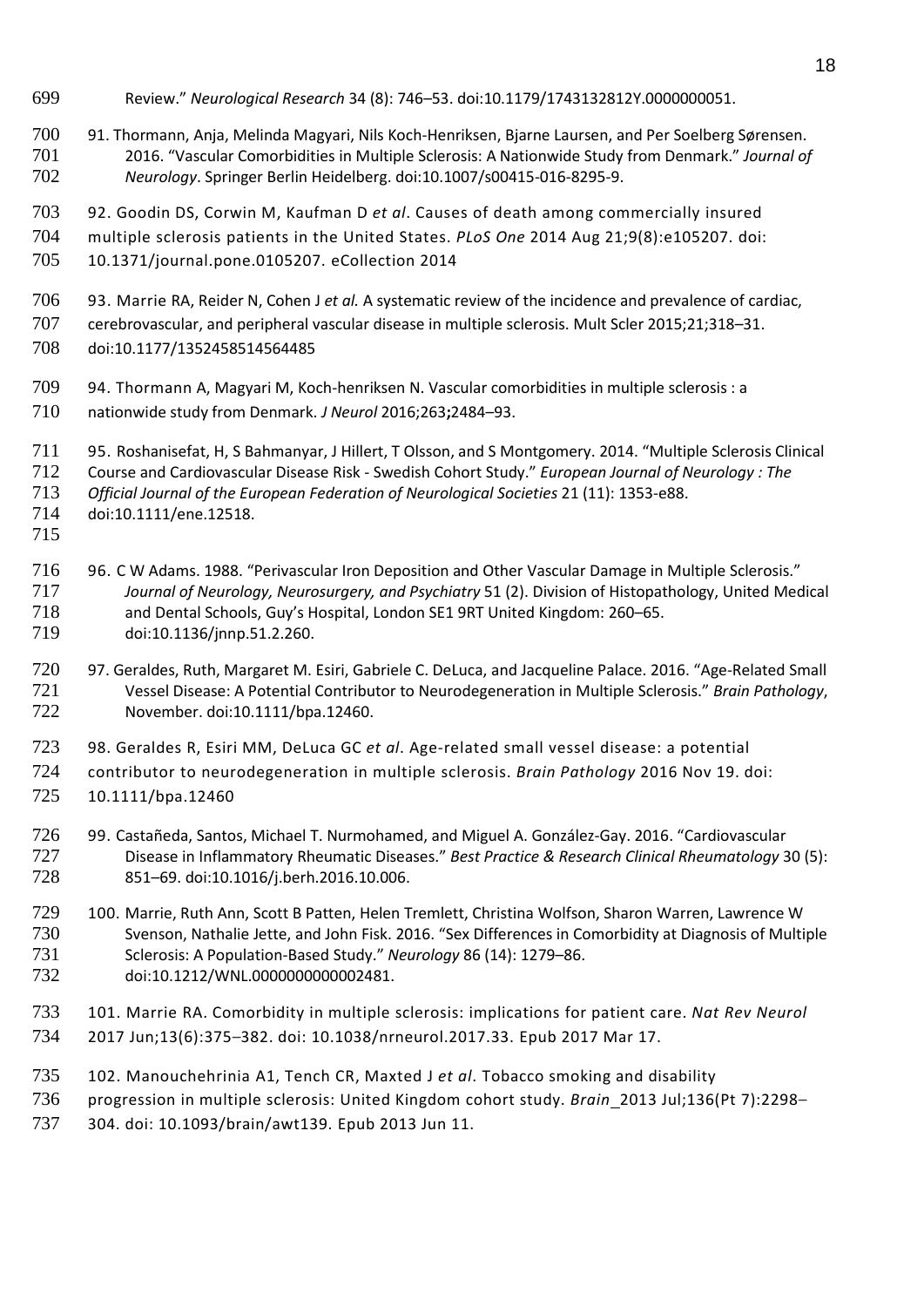- 103. Marrie RA, Rudick R, Horwitz R *et al*. Vascular comorbidity is associated with more rapid
- disability progression in multiple sclerosis. *Neurology* 2010 Mar 30;74(13):1041–7. doi:
- 10.1212/WNL.0b013e3181d6b125.
- 104. Gisterå, Anton, and Göran K. Hansson. 2017. "The Immunology of Atherosclerosis." *Nature Reviews Nephrology* 13 (6): 368–80. doi:10.1038/nrneph.2017.51.
- 105. Narayana PA, Zhou Y, Hasan KM *et al*. Hypoperfusion and T1-hypointense lesions in
- white matter in multiple sclerosis. *Mult Scler* 2014 Mar;20(3):365–73. doi:

10.1177/1352458513495936. Epub 2013 Jul 8.

- 106. Haider L, Zrzavy T, Hametner S *et al*. The topograpy of demyelination and
- neurodegeneration in the multiple sclerosis brain. *Brain* 2016 Mar;139(Pt 3):807–15. doi:
- 10.1093/brain/awv398. Epub 2016 Feb 8.
- 107. Schmidt, Reinhold, Christian Enzinger, Stefan Ropele, Helena Schmidt, and Franz Fazekas. 2006.
- "Subcortical Vascular Cognitive Impairment: Similarities and Differences with Multiple Sclerosis." *Journal of*
- *the Neurological Sciences* 245 (1–2). Netherlands: Schmidt,Reinhold. Department of Neurology, Medical
- University Graz, Auenbruggerplatz 22, A-8036 Graz, Austria.
- 
- 108. Renard, Dimitri, Giovanni Castelnovo, Philippe Jean Bousquet, Nicolas de Champfleur, Jérôme de Seze, Patrick Vermersch, and Pierre Labauge. 2010. "Brain MRI Findings in Long-Standing and Disabling Multiple Sclerosis in 84 Patients." *Clinical Neurology and Neurosurgery* 112 (4). Elsevier B.V.: 286–90. doi:10.1016/j.clineuro.2009.12.012.
- 109. Pichler, Alexander, Michael Khalil, Christian Langkammer, Daniela Pinter, Stefan Ropele, Siegrid Fuchs, Gerhard Bachmaier, Christian Enzinger, and Franz Fazekas. 2017. "The Impact of Vascular Risk Factors on Brain Volume and Lesion Load in Patients with Early Multiple Sclerosis." *Multiple Sclerosis Journal*, October, 135245851773614. doi:10.1177/1352458517736149.
- 110. Kowalec, Kaarina, Kyla A. McKay, Scott B. Patten, John D. Fisk, Charity Evans, Helen Tremlett, Ruth Ann Marrie, and CIHR Team in Epidemiology and Impact of Comorbidity on Multiple Sclerosis (ECoMS). 2017. "Comorbidity Increases the Risk of Relapse in Multiple Sclerosis." *Neurology* 89 (24): 2455–61. doi:10.1212/WNL.0000000000004716.
- 111. Geraldes, Ruth, Margaret M. Esiri, Gabriele C. DeLuca, and Jacqueline Palace. 2016. "Age-Related Small Vessel Disease: A Potential Contributor to Neurodegeneration in Multiple Sclerosis." *Brain Pathology*, November. doi:10.1111/bpa.12460.
- 112. Spencer, Jonathan I, Jack S Bell, and Gabriele C DeLuca. 2018. "Vascular Pathology in Multiple Sclerosis: Reframing Pathogenesis around the Blood-Brain Barrier." *Journal of Neurology, Neurosurgery & Psychiatry* 89 (1): 42–52. doi:10.1136/jnnp-2017-316011.
- 113. Martinez Sosa, Santiago, and Kenneth J. Smith. 2017. "Understanding a Role for Hypoxia in Lesion Formation and Location in the Deep and Periventricular White Matter in Small Vessel Disease and Multiple Sclerosis." *Clinical Science* 131 (20): 2503–24. doi:10.1042/CS20170981.
- 114. Tanasescu R, Constantinescu CS, Tench CR *et al*. Smoking cessation and the reduction of disability progression in Multiple Sclerosis: a cohort study. *Nicotine Tob Res* 2017 Apr 10. doi:
- 10.1093/ntr/ntx084. [Epub ahead of print]
- 115. Kobelt G, Thompson A, Berg J, Gannedahl M, Eriksson J The MS COI Study Group and the
- European MS Platform Multiple Sclerosis Journal online January 2017
- (DOI:10.1177/1352458517694432)